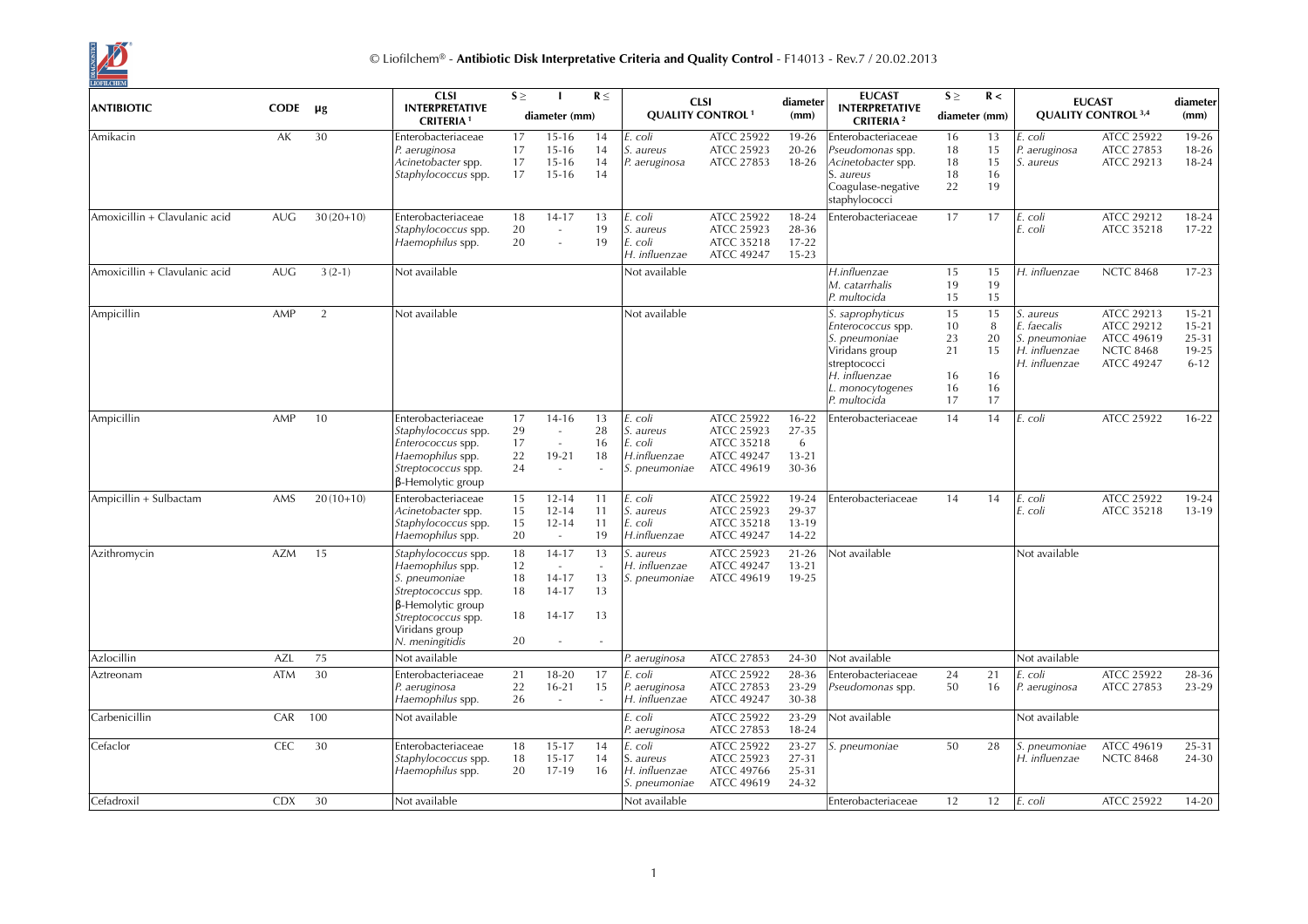

|                   |             |         | <b>CLSI</b>                                                                                                                                                                                                        | $S \geq$                                     |                                                                                                                     | $R \leq$                   | <b>CLSI</b>                                                                               |                                                                                                       | diameter                                           | <b>EUCAST</b>                                                                                                    | $S \geq$                   | R <                        |                                                            | <b>EUCAST</b>                                                     | diameter                         |
|-------------------|-------------|---------|--------------------------------------------------------------------------------------------------------------------------------------------------------------------------------------------------------------------|----------------------------------------------|---------------------------------------------------------------------------------------------------------------------|----------------------------|-------------------------------------------------------------------------------------------|-------------------------------------------------------------------------------------------------------|----------------------------------------------------|------------------------------------------------------------------------------------------------------------------|----------------------------|----------------------------|------------------------------------------------------------|-------------------------------------------------------------------|----------------------------------|
| <b>ANTIBIOTIC</b> | <b>CODE</b> | $\mu$ g | <b>INTERPRETATIVE</b><br><b>CRITERIA1</b>                                                                                                                                                                          |                                              | diameter (mm)                                                                                                       |                            | <b>QUALITY CONTROL<sup>1</sup></b>                                                        |                                                                                                       | (mm)                                               | <b>INTERPRETATIVE</b><br><b>CRITERIA</b> <sup>2</sup>                                                            | diameter (mm)              |                            |                                                            | <b>QUALITY CONTROL 3,4</b>                                        | (mm)                             |
| Cefamandole       | MA          | 30      | Enterobacteriaceae<br>Staphylococcus spp.                                                                                                                                                                          | 18<br>18                                     | $15 - 17$<br>$15 - 17$                                                                                              | 14<br>14                   | E. coli<br>S. aureus                                                                      | ATCC 25922<br>ATCC 25923                                                                              | 26-32<br>26-34                                     | Not available                                                                                                    |                            |                            | Not available                                              |                                                                   |                                  |
| Cefazolin         | ΚZ          | 30      | Enterobacteriaceae<br>Staphylococcus spp.                                                                                                                                                                          | 23<br>18                                     | 20-22<br>$15 - 17$                                                                                                  | 19<br>14                   | E. coli<br>S. aureus                                                                      | ATCC 25922<br>ATCC 25923                                                                              | $21 - 27$<br>29-35                                 | Not available                                                                                                    |                            |                            | Not available                                              |                                                                   |                                  |
| Cefepime          | FEP         | 30      | Enterobacteriaceae<br>P. aeruginosa<br>Acinetobacter spp.<br>Staphylococcus spp.<br>Haemophilus spp.<br>N. gonorrhoeae<br>Streptococcus spp.<br>$\beta$ -Hemolytic group<br>Streptococcus spp.<br>Viridans group   | 18<br>18<br>18<br>18<br>26<br>31<br>24<br>24 | $15 - 17$<br>$15 - 17$<br>$15 - 17$<br>$15 - 17$<br>$\sim$<br>$\sim$<br>÷,<br>$22 - 23$                             | 14<br>14<br>14<br>14<br>21 | E. coli<br>S. aureus<br>P. aeruginosa<br>H. influenzae<br>N. gonorrhoeae<br>S. pneumoniae | ATCC 25922<br>ATCC 25923<br>ATCC 27853<br><b>ATCC 49247</b><br><b>ATCC 49226</b><br><b>ATCC 49619</b> | 31-37<br>23-29<br>24-30<br>25-31<br>37-46<br>28-35 | Enterobacteriaceae<br>Pseudomonas spp.<br>Viridans group<br>streptococci<br>H. influenzae<br>M. catarrhalis      | 24<br>18<br>25<br>27<br>20 | 21<br>18<br>25<br>27<br>20 | E. coli<br>P. aeruginosa<br>S. pneumoniae<br>H. influenzae | ATCC 25922<br>ATCC 27853<br><b>ATCC 49619</b><br><b>NCTC 8468</b> | 31-37<br>24-30<br>31-37<br>29-35 |
| Cefixime          | <b>CFM</b>  | 5       | Enterobacteriaceae<br>Haemophilus spp.<br>N. gonorrhoeae                                                                                                                                                           | 19<br>21<br>31                               | $16 - 18$<br>$\sim$                                                                                                 | 15                         | coli<br>H. influenzae<br>N. gonorrhoeae<br>S. pneumoniae                                  | ATCC 25922<br><b>ATCC 49247</b><br><b>ATCC 49226</b><br><b>ATCC 49619</b>                             | 23-27<br>25-33<br>37-45<br>$16 - 23$               | Enterobacteriaceae<br>H. influenzae<br>M. catarrhalis                                                            | 17<br>25<br>21             | 17<br>25<br>18             | E. coli<br>H. influenzae                                   | ATCC 25922<br><b>NCTC 8468</b>                                    | 23-27<br>27-33                   |
| Cefoperazone      | <b>CFP</b>  | 75      | Enterobacteriaceae<br>Staphylococcus spp.                                                                                                                                                                          | 21<br>21                                     | $16 - 20$<br>$16 - 20$                                                                                              | 15<br>15                   | E. coli<br>S. aureus<br>P. aeruginosa                                                     | ATCC 25922<br>ATCC 25923<br>ATCC 27853                                                                | 28-34<br>24-33<br>23-29                            | Not available                                                                                                    |                            |                            | Not available                                              |                                                                   |                                  |
| Cefotaxime        | <b>CTX</b>  | 30      | Enterobacteriaceae<br>Acinetobacter spp.<br>Staphylococcus spp.<br>Haemophilus spp.<br>N. gonorrhoeae<br>Streptococcus spp.<br>$\beta$ -Hemolytic group<br>Streptococcus spp.<br>Viridans group<br>N. meningitidis | 26<br>23<br>23<br>26<br>31<br>24<br>28<br>34 | $23 - 25$<br>$15 - 22$<br>$15 - 22$<br>$\sim$<br>$\sim$<br>$\overline{\phantom{a}}$<br>26-27<br>$\bar{\phantom{a}}$ | 22<br>14<br>14<br>25       | E. coli<br>S. aureus<br>P. aeruginosa<br>H. influenzae<br>N. gonorrhoeae<br>S. pneumoniae | ATCC 25922<br>ATCC 25923<br>ATCC 27853<br><b>ATCC 49247</b><br><b>ATCC 49226</b><br>ATCC 49619        | 29-35<br>25-31<br>18-22<br>31-39<br>38-48<br>31-39 | Not available                                                                                                    |                            |                            | Not available                                              |                                                                   |                                  |
| Cefotaxime        | <b>CTX</b>  | 5       | Not available                                                                                                                                                                                                      |                                              |                                                                                                                     |                            | Not available                                                                             |                                                                                                       |                                                    | Enterobacteriaceae<br>Viridans group<br>streptococci<br>H. influenzae<br>M. catarrhalis<br>P. multocida          | 20<br>23<br>26<br>20<br>26 | 17<br>23<br>26<br>17<br>26 | E. coli<br>S. pneumoniae<br>H. influenzae                  | ATCC 25922<br><b>ATCC 49619</b><br><b>NCTC 8468</b>               | $25 - 31$<br>28-34<br>29-35      |
| Cefotetan         | <b>CTT</b>  | 30      | Enterobacteriaceae<br>Staphylococcus spp.<br>N. gonorrhoeae                                                                                                                                                        | 16<br>16<br>26                               | $13 - 15$<br>$13 - 15$<br>20-25                                                                                     | 12<br>12<br>19             | E. coli<br>S. aureus<br>N. gonorrhoeae ATCC 49226                                         | ATCC 25922<br>ATCC 25923                                                                              | 28-34<br>$17 - 23$<br>30-36                        | Not available                                                                                                    |                            |                            | Not available                                              |                                                                   |                                  |
| Cefpodoxime       | PX          | 10      | Enterobacteriaceae<br>Staphylococcus spp.<br>Haemophilus spp.<br>N. gonorrhoeae                                                                                                                                    | 21<br>21<br>21<br>29                         | $18 - 20$<br>18-20<br>$\sim$<br>$\sim$                                                                              | 17<br>17                   | coli<br>S. aureus<br>H. influenzae<br>N. gonorrhoeae<br>S. pneumoniae                     | ATCC 25922<br>ATCC 25923<br><b>ATCC 49247</b><br>ATCC 49226<br><b>ATCC 49619</b>                      | 23-28<br>19-25<br>25-31<br>35-43<br>28-34          | Enterobacteriaceae<br>H. influenzae                                                                              | 21<br>26                   | 21<br>23                   | E. coli<br>S. pneumoniae<br>H. influenzae                  | ATCC 25922<br><b>ATCC 49619</b><br><b>NCTC 8468</b>               | $23 - 28$<br>29-35<br>28-34      |
| Cefoxitin         | <b>FOX</b>  | 30      | Enterobacteriaceae<br>S. aureus and<br>S. lugdunensis<br>Coagulase-negative<br>staphylococci except<br>S. lugdunensis<br>N. gonorrhoeae                                                                            | 18<br>22<br>25<br>28                         | $15 - 17$<br>$\sim$<br>÷,<br>24-27                                                                                  | 14<br>21<br>24<br>23       | . coli<br>S. aureus<br>N. gonorrhoeae ATCC 49226                                          | ATCC 25922<br>ATCC 25923                                                                              | 23-29<br>23-29<br>$33 - 41$                        | Enterobacteriaceae<br>S. aureus<br>S. lugdunensis and<br>S. saprophyticus<br>Coagulase-negative<br>staphylococci | 19<br>22<br>25             | 19<br>22<br>25             | E. coli<br>S. aureus                                       | ATCC 25922<br>ATCC 25923                                          | 23-29<br>24-30                   |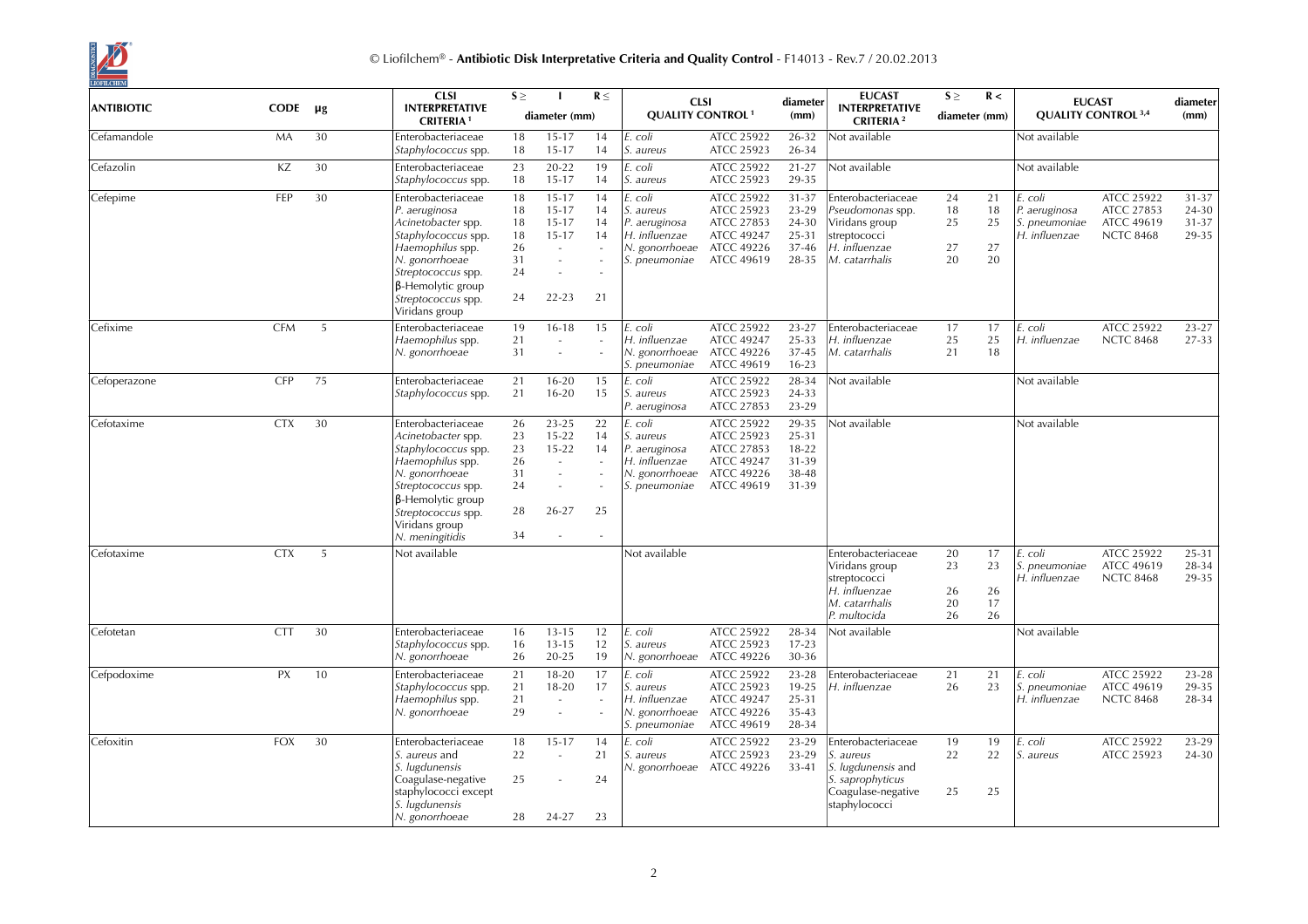

|                   |             |         | <b>CLSI</b><br>$S \geq$<br>$R \leq$<br><b>CLSI</b><br><b>INTERPRETATIVE</b>                                                                                                                                                          |                                              | diameter                                                                                 | <b>EUCAST</b>                                          | $S \geq$                                                                                  | R <                                                                                                          |                                                            | <b>EUCAST</b>                                                                                                                                                                      | diameter                               |                                        |                                           |                                                     |                             |
|-------------------|-------------|---------|--------------------------------------------------------------------------------------------------------------------------------------------------------------------------------------------------------------------------------------|----------------------------------------------|------------------------------------------------------------------------------------------|--------------------------------------------------------|-------------------------------------------------------------------------------------------|--------------------------------------------------------------------------------------------------------------|------------------------------------------------------------|------------------------------------------------------------------------------------------------------------------------------------------------------------------------------------|----------------------------------------|----------------------------------------|-------------------------------------------|-----------------------------------------------------|-----------------------------|
| <b>ANTIBIOTIC</b> | <b>CODE</b> | $\mu$ g | <b>CRITERIA1</b>                                                                                                                                                                                                                     |                                              | diameter (mm)                                                                            |                                                        | <b>QUALITY CONTROL<sup>1</sup></b>                                                        |                                                                                                              | (mm)                                                       | <b>INTERPRETATIVE</b><br><b>CRITERIA</b> <sup>2</sup>                                                                                                                              | diameter (mm)                          |                                        |                                           | <b>QUALITY CONTROL 3,4</b>                          | (mm)                        |
| Cefprozil         | <b>CPR</b>  | 30      | Enterobacteriaceae<br>Staphylococcus spp.<br>Haemophilus spp.                                                                                                                                                                        | 18<br>18<br>18                               | $15 - 17$<br>$15 - 17$<br>15-17                                                          | 14<br>14<br>14                                         | . coli<br>S. aureus<br>H. influenzae<br>S. pneumoniae                                     | ATCC 25922<br>ATCC 25923<br><b>ATCC 49766</b><br><b>ATCC 49619</b>                                           | $21 - 27$<br>27-33<br>20-27<br>25-32                       | Not available                                                                                                                                                                      |                                        |                                        | Not available                             |                                                     |                             |
| Ceftaroline       | <b>CPT</b>  | 5       | Not available                                                                                                                                                                                                                        |                                              |                                                                                          |                                                        | Not available                                                                             |                                                                                                              |                                                            | Enterobacteriaceae<br>S. aureus                                                                                                                                                    | 23<br>20                               | 23<br>20                               | E. coli<br>S. aureus                      | ATCC 25922<br>ATCC 29213                            | 24-30<br>24-30              |
| Ceftazidime       | CAZ         | 30      | Enterobacteriaceae<br>P. aeruginosa<br>Acinetobacter spp.<br>B. cepacia<br>Staphylococcus spp.<br>Haemophilus spp.<br>N. gonorrhoeae                                                                                                 | 21<br>18<br>18<br>21<br>18<br>26<br>31       | $18 - 20$<br>$15 - 17$<br>15-17<br>$18 - 20$<br>15-17<br>$\sim$<br>÷,                    | 17<br>14<br>14<br>17<br>14<br>$\overline{\phantom{a}}$ | . coli<br>S. aureus<br>P. aeruginosa<br>H. influenzae<br>N. gonorrhoeae ATCC 49226        | ATCC 25922<br>ATCC 25923<br>ATCC 27853<br><b>ATCC 49247</b>                                                  | 25-32<br>$16 - 20$<br>22-29<br>27-35<br>35-43              | Not available                                                                                                                                                                      |                                        |                                        | Not available                             |                                                     |                             |
| Ceftazidime       | CAZ         | 10      | Not available                                                                                                                                                                                                                        |                                              |                                                                                          |                                                        | Not available                                                                             |                                                                                                              |                                                            | Enterobacteriaceae<br>Pseudomonas spp.                                                                                                                                             | 22<br>16                               | 19<br>16                               | E. coli<br>P. aeruginosa                  | ATCC 25922<br>ATCC 27853                            | 23-29<br>$21 - 27$          |
| Ceftibuten        | <b>CTB</b>  | 30      | Enterobacteriaceae<br>Haemophilus spp.                                                                                                                                                                                               | 21<br>28                                     | 18-20<br>$\overline{\phantom{a}}$                                                        | 17                                                     | E. coli<br>H. influenzae                                                                  | <b>ATCC 25922</b><br>ATCC 49247                                                                              | 27-35<br>29-36                                             | Enterobacteriaceae<br>H. influenzae                                                                                                                                                | 23<br>25                               | 23<br>25                               | E. coli<br>H. influenzae                  | <b>ATCC 25922</b><br><b>NCTC 8468</b>               | 27-35<br>30-36              |
| Ceftizoxime       | <b>CZX</b>  | 30      | Enterobacteriaceae<br>Staphylococcus spp.<br>Haemophilus spp.<br>N. gonorrhoeae                                                                                                                                                      | 25<br>20<br>26<br>38                         | $22 - 24$<br>15-19<br>$\sim$<br>$\sim$                                                   | 21<br>14<br>÷,                                         | E. coli<br>S. aureus<br>P. aeruginosa<br>H. influenzae<br>N. gonorrhoeae<br>S. pneumoniae | <b>ATCC 25922</b><br>ATCC 25923<br>ATCC 27853<br><b>ATCC 49247</b><br><b>ATCC 49226</b><br><b>ATCC 49619</b> | 30-36<br>27-35<br>$12 - 17$<br>29-39<br>42-51<br>28-34     | Not available                                                                                                                                                                      |                                        |                                        | Not available                             |                                                     |                             |
| Ceftriaxone       | <b>CRO</b>  | 30      | Enterobacteriaceae<br>Acinetobacter spp.<br>Staphylococcus spp.<br>Haemophilus spp.<br>N. gonorrhoeae<br>Streptococcus spp.<br><b>B-Hemolytic group</b><br>Streptococcus spp.<br>Viridans group<br>N. meningitidis                   | 23<br>21<br>21<br>26<br>35<br>24<br>27<br>34 | 20-22<br>$14 - 20$<br>$14 - 20$<br>$\sim$<br>$\sim$<br>$\overline{a}$<br>25-26<br>$\sim$ | 19<br>13<br>13<br>24                                   | E. coli<br>S. aureus<br>P. aeruginosa<br>H. influenzae<br>N. gonorrhoeae<br>S. pneumoniae | ATCC 25922<br>ATCC 25923<br>ATCC 27853<br><b>ATCC 49247</b><br>ATCC 49226<br><b>ATCC 49619</b>               | 29-35<br>$22 - 28$<br>$17 - 23$<br>31-39<br>39-51<br>30-35 | Enterobacteriaceae<br>Viridans group<br>streptococci<br>H. influenzae<br>M. catarrhalis                                                                                            | 23<br>27<br>30<br>24                   | 20<br>27<br>30<br>21                   | E. coli<br>S. pneumoniae<br>H. influenzae | ATCC 25922<br><b>ATCC 49619</b><br><b>NCTC 8468</b> | 29-35<br>$32 - 38$<br>33-41 |
| Cefuroxime        | <b>CXM</b>  | 30      | Enterobacteriaceae<br>(Parenteral)<br>Enterobacteriaceae<br>(Oral)<br><i>Staphylococcus</i> spp.<br>(Parenteral)<br>Staphylococcus spp.<br>(Oral)<br>Haemophilus spp.<br>(Parenteral<br>Haemophilus spp.<br>(Oral)<br>N. gonorrhoeae | 18<br>23<br>18<br>23<br>20<br>20<br>31       | $15 - 17$<br>$15 - 22$<br>15-17<br>$15 - 22$<br>17-19<br>17-19<br>26-30                  | 14<br>14<br>14<br>14<br>16<br>16<br>25                 | E. coli<br>S. aureus<br>H. influenzae<br>N. gonorrhoeae ATCC 49226                        | ATCC 25922<br>ATCC 25923<br>ATCC 49766                                                                       | $20 - 26$<br>27-35<br>28-36<br>33-41                       | Enterobacteriaceae<br>Cefuroxime iv<br>- Cefuroxime Oral<br>Viridans group<br>streptococci<br>H. influenzae<br>H. influenzae (axetil)<br>M. catarrhalis<br>M. catarrhalis (axetil) | 18<br>18<br>26<br>26<br>50<br>21<br>50 | 18<br>18<br>26<br>25<br>26<br>18<br>21 | E. coli<br>S. pneumoniae<br>H. influenzae | ATCC 25922<br><b>ATCC 49619</b><br><b>NCTC 8468</b> | $20 - 26$<br>28-34<br>25-31 |
| Cephalothin       | KF          | 30      | Enterobacteriaceae<br>Staphylococcus spp.                                                                                                                                                                                            | 18<br>18                                     | $15 - 17$<br>15-17                                                                       | 14<br>14                                               | coli<br><i>S. aureus</i><br>S. pneumoniae                                                 | ATCC 25922<br>ATCC 25923<br>ATCC 49619                                                                       | $15 - 21$<br>29-37<br>26-32                                | Not available                                                                                                                                                                      |                                        |                                        | Not available                             |                                                     |                             |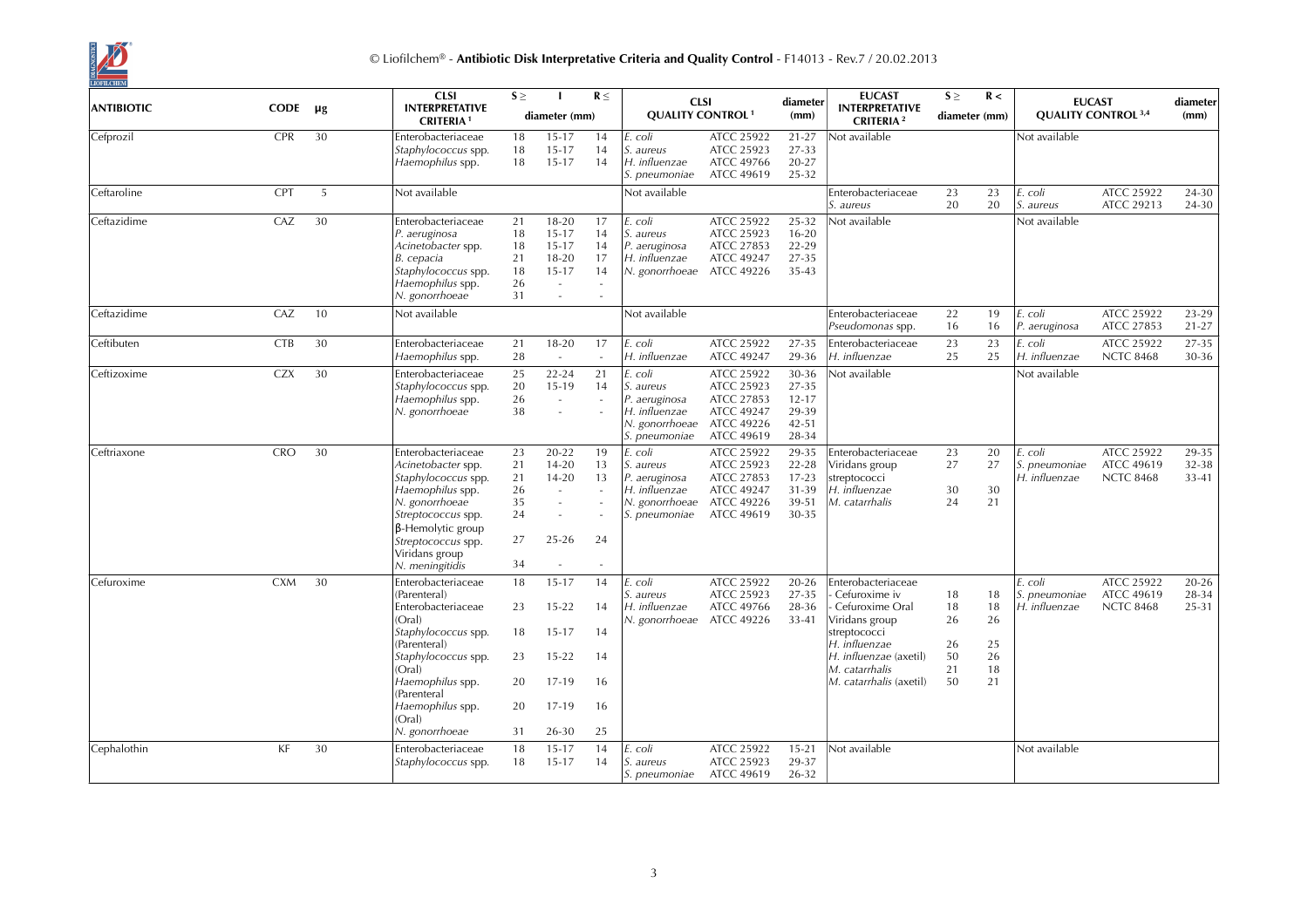

| <b>ANTIBIOTIC</b> | <b>CODE</b>   | μg  | <b>CLSI</b><br><b>INTERPRETATIVE</b><br><b>CRITERIA1</b>                                                                                                                                                         | $S \geq$                                     | diameter (mm)                                                                         | $R \leq$                                     | <b>CLSI</b><br><b>QUALITY CONTROL<sup>1</sup></b>                                |                                                                                  | diameter<br>(mm)                              | <b>EUCAST</b><br><b>INTERPRETATIVE</b><br><b>CRITERIA</b> <sup>2</sup>                                                               | $S \geq$<br>diameter (mm)        | R <                              |                                                                                      | <b>EUCAST</b><br><b>QUALITY CONTROL 3,4</b>                                                   | diameter<br>(mm)                                           |
|-------------------|---------------|-----|------------------------------------------------------------------------------------------------------------------------------------------------------------------------------------------------------------------|----------------------------------------------|---------------------------------------------------------------------------------------|----------------------------------------------|----------------------------------------------------------------------------------|----------------------------------------------------------------------------------|-----------------------------------------------|--------------------------------------------------------------------------------------------------------------------------------------|----------------------------------|----------------------------------|--------------------------------------------------------------------------------------|-----------------------------------------------------------------------------------------------|------------------------------------------------------------|
| Chloramphenicol   | $\mathcal{C}$ | 30  | Enterobacteriaceae<br>Staphylococcus spp.<br>Enterococcus spp.<br>Haemophilus spp.<br>S. pneumoniae<br>Streptococcus spp.<br>$\beta$ -Hemolytic group<br>Streptococcus spp.<br>Viridans group<br>N. meningitidis | 18<br>18<br>18<br>29<br>21<br>21<br>21<br>26 | $13 - 17$<br>$13 - 17$<br>$13 - 17$<br>$26 - 28$<br>$\sim$<br>18-20<br>18-20<br>20-25 | 12<br>12<br>12<br>25<br>20<br>17<br>17<br>19 | coli<br>S. aureus<br>H. influenzae<br>S. pneumoniae                              | <b>ATCC 25922</b><br><b>ATCC 25923</b><br><b>ATCC 49247</b><br><b>ATCC 49619</b> | $21 - 27$<br>19-26<br>$31 - 40$<br>23-27      | Enterobacteriaceae<br>Staphylococcus spp.<br>Streptococcus groups<br>A,B,C and G<br>S. pneumoniae<br>H. influenzae<br>M. catarrhalis | 17<br>18<br>19<br>21<br>28<br>30 | 17<br>18<br>19<br>21<br>28<br>30 | E. coli<br><i>S. aureus</i><br>S. pneumoniae<br>H. influenzae                        | <b>ATCC 25922</b><br><b>ATCC 29213</b><br><b>ATCC 49619</b><br><b>NCTC 8468</b>               | $21 - 27$<br>$20 - 28$<br>24-30<br>30-38                   |
| Cinoxacin         | <b>CIN</b>    | 100 | Enterobacteriaceae                                                                                                                                                                                               | 19                                           | $15 - 18$                                                                             | 14                                           | E. coli                                                                          | <b>ATCC 25922</b>                                                                | 26-32                                         | Not available                                                                                                                        |                                  |                                  | Not available                                                                        |                                                                                               |                                                            |
| Ciprofloxacin     | CIP           | 5   | Enterobacteriaceae<br>other than S. typhi<br>and extraintestinal<br>Salmonella spp.<br>S. typhi and<br>extraintestinal                                                                                           | 21<br>31                                     | $16 - 20$<br>$21 - 30$                                                                | 15<br>20                                     | coli<br>S. aureus<br>P. aeruginosa<br>H. influenzae<br>N. gonorrhoeae ATCC 49226 | ATCC 25922<br>ATCC 25923<br>ATCC 27853<br><b>ATCC 49247</b>                      | 30-40<br>22-30<br>25-33<br>34-42<br>48-58     | Enterobacteriaceae<br>Pseudomonas spp.<br>Acinetobacter spp.<br>Staphylococcus spp.<br>S. pneumoniae<br>H. influenzae                | 22<br>25<br>21<br>20<br>50<br>26 | 19<br>22<br>21<br>20<br>16<br>26 | E. coli<br>P. aeruginosa<br>S. aureus<br>S. pneumoniae<br>H. influenzae<br>C. jejuni | ATCC 25922<br>ATCC 27853<br>ATCC 29213<br><b>ATCC 49619</b><br><b>NCTC 8468</b><br>ATCC 33560 | 30-40<br>25-33<br>$21 - 27$<br>$22 - 28$<br>31-39<br>34-42 |
|                   |               |     | Salmonella spp.<br>P. aeruginosa<br>Acinetobacter spp.<br>Staphylococcus spp.<br>Enterococcus spp.<br>Haemophilus spp.<br>N. gonorrhoeae<br>N. Meningitidis                                                      | 21<br>21<br>21<br>21<br>21<br>41<br>35       | $16 - 20$<br>$16 - 20$<br>$16 - 20$<br>$16 - 20$<br>$\sim$<br>28-40<br>33-34          | 15<br>15<br>15<br>15<br>27<br>32             |                                                                                  |                                                                                  |                                               | M. catarrhalis<br>P. multocida<br>C. jejuni<br>C. coli                                                                               | 23<br>27<br>26<br>26             | 23<br>27<br>26<br>26             |                                                                                      |                                                                                               |                                                            |
| Clarithromycin    | <b>CLR</b>    | 15  | Staphylococcus spp.<br>Haemophilus spp.<br>S. pneumoniae<br>Streptococcus spp.<br><b>B-Hemolytic group</b><br>Streptococcus spp.<br>Viridans group                                                               | 18<br>13<br>21<br>21<br>21                   | $14 - 17$<br>$11 - 12$<br>$17 - 20$<br>$17 - 20$<br>$17 - 20$                         | 13<br>10<br>16<br>16<br>16                   | aureus<br>H. influenzae<br>S. pneumoniae                                         | ATCC 25923<br><b>ATCC 49247</b><br><b>ATCC 49619</b>                             | 26-32<br>$11 - 17$<br>25-31                   | Not available                                                                                                                        |                                  |                                  | Not available                                                                        |                                                                                               |                                                            |
| Clindamycin       | CD            | 2   | Staphylococcus spp.<br>S. pneumoniae<br>Streptococcus spp.<br>$\beta$ -Hemolytic Group<br>Streptococcus spp.<br>Viridans Group                                                                                   | 21<br>19<br>19<br>19                         | $15 - 20$<br>$16 - 18$<br>$16 - 18$<br>$16 - 18$                                      | 14<br>15<br>15<br>15                         | aureus<br>pneumoniae                                                             | ATCC 25923<br>ATCC 49619                                                         | 24-30<br>19-25                                | Staphylococcus spp.<br>Streptococcus groups<br>$A, B, C$ and $G$<br>S. pneumoniae<br>Viridans group<br>streptococci                  | 22<br>17<br>19<br>19             | 19<br>17<br>19<br>19             | S. aureus<br>S. pneumoniae                                                           | ATCC 29213<br><b>ATCC 49619</b>                                                               | 23-29<br>$22 - 28$                                         |
| Colistin sulfate  | CS.           | 10  | P. aeruginosa                                                                                                                                                                                                    | 11                                           | $\sim$                                                                                | 10                                           | E. coli<br>P. aeruginosa                                                         | <b>ATCC 25922</b><br>ATCC 27853                                                  | $11 - 17$<br>$11 - 17$                        | Not available                                                                                                                        |                                  |                                  | Not available                                                                        |                                                                                               |                                                            |
| Doripenem         | <b>DOR</b>    | 10  | Enterobacteriaceae<br>P. aeruginosa<br>Staphylococcus spp.<br>Haemophilus spp.                                                                                                                                   | 23<br>19<br>30<br>16                         | 20-22<br>$16 - 18$<br>$\sim$                                                          | 19<br>15                                     | E. coli<br>S. aureus<br>P. aeruginosa<br>H. influenzae<br>S. pneumoniae          | ATCC 25922<br>ATCC 25923<br>ATCC 27853<br><b>ATCC 49247</b><br><b>ATCC 49619</b> | 27-35<br>33-42<br>28-35<br>$21 - 31$<br>30-38 | Enterobacteriaceae<br>Pseudomonas spp.<br>Acinetobacter spp.<br>Viridans group<br>streptococci<br>H. influenzae<br>M. catarrhalis    | 24<br>25<br>21<br>25<br>20<br>30 | 18<br>19<br>15<br>25<br>20<br>30 | E. coli<br>P. aeruginosa<br>S. pneumoniae<br>H. influenzae                           | ATCC 25922<br>ATCC 27853<br><b>ATCC 49619</b><br><b>NCTC 8468</b>                             | 27-35<br>28-35<br>31-37<br>26-32                           |
| Doxycycline       | <b>DXT</b>    | 30  | Enterobacteriaceae<br>Acinetobacter spp.<br>Staphylococcus spp.<br>Enterococcus spp.<br>S. pneumoniae                                                                                                            | 14<br>13<br>16<br>16<br>28                   | $11 - 13$<br>$10 - 12$<br>$13 - 15$<br>$13 - 15$<br>25-27                             | 10<br>9<br>12<br>12<br>24                    | coli<br>aureus<br><i>S. pneumoniae</i>                                           | ATCC 25922<br>ATCC 25923<br><b>ATCC 49619</b>                                    | $18 - 24$<br>23-29<br>25-34                   | Not available                                                                                                                        |                                  |                                  | Not available                                                                        |                                                                                               |                                                            |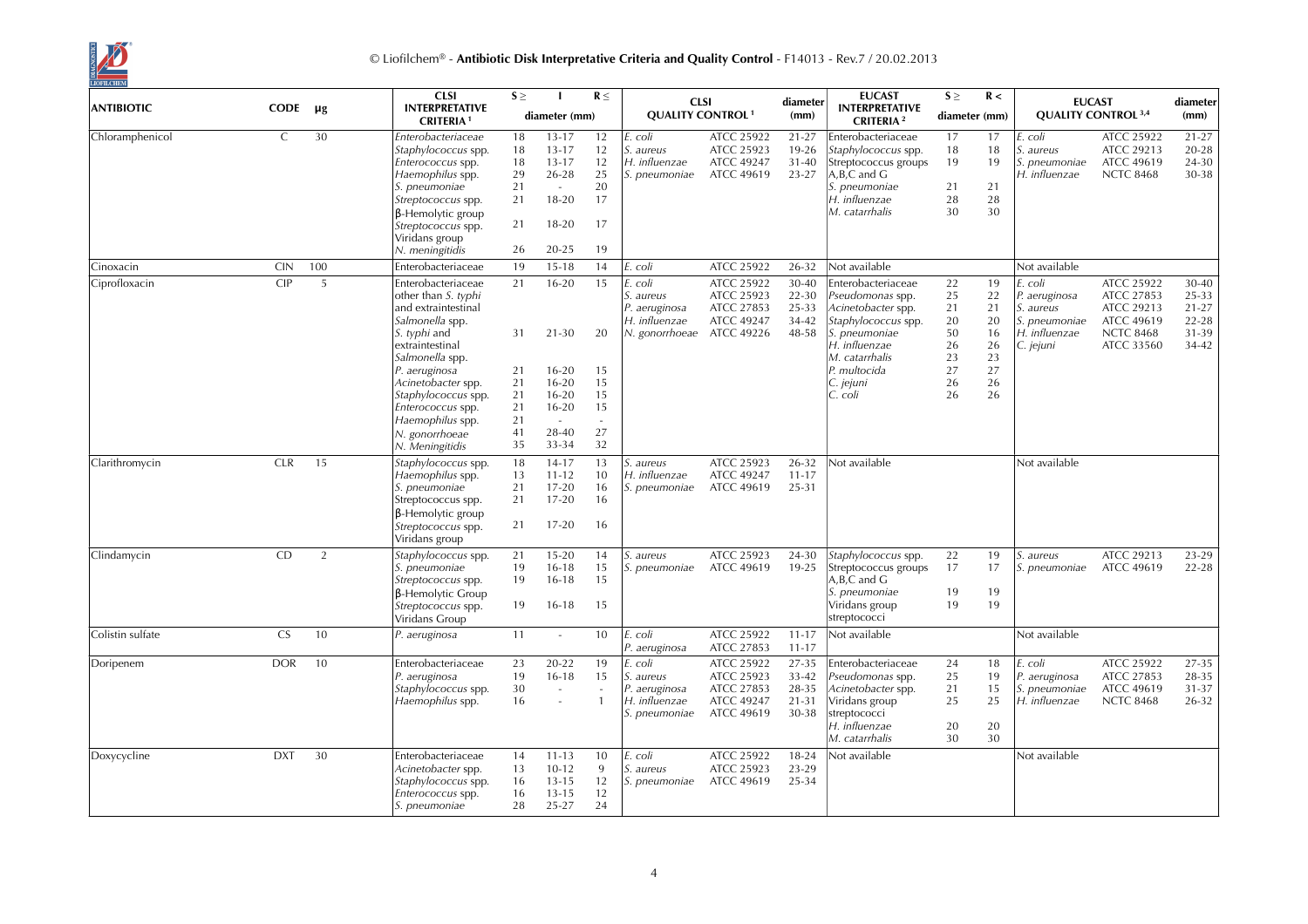

|                             |              |         | <b>CLSI</b>                                                                                                                                                                                                                                            | $S \geq$                                                 |                                                                                                                     | $R \leq$                                                             |                                                                                          | <b>CLSI</b>                                                                                    | diameter                                                   | <b>EUCAST</b>                                                                                                                                              | $S \geq$                                     | R <                                          |                                                                           | <b>EUCAST</b>                                                                   | diameter                                      |
|-----------------------------|--------------|---------|--------------------------------------------------------------------------------------------------------------------------------------------------------------------------------------------------------------------------------------------------------|----------------------------------------------------------|---------------------------------------------------------------------------------------------------------------------|----------------------------------------------------------------------|------------------------------------------------------------------------------------------|------------------------------------------------------------------------------------------------|------------------------------------------------------------|------------------------------------------------------------------------------------------------------------------------------------------------------------|----------------------------------------------|----------------------------------------------|---------------------------------------------------------------------------|---------------------------------------------------------------------------------|-----------------------------------------------|
| <b>ANTIBIOTIC</b>           | CODE         | $\mu$ g | <b>INTERPRETATIVE</b><br><b>CRITERIA1</b>                                                                                                                                                                                                              |                                                          | diameter (mm)                                                                                                       |                                                                      |                                                                                          | <b>QUALITY CONTROL<sup>1</sup></b>                                                             | (mm)                                                       | <b>INTERPRETATIVE</b><br><b>CRITERIA</b> <sup>2</sup>                                                                                                      | diameter (mm)                                |                                              |                                                                           | <b>QUALITY CONTROL 3,4</b>                                                      | (mm)                                          |
| Ertapenem                   | ETP          | 10      | Enterobacteriaceae<br>Staphylococcus spp.<br>Haemophilus spp.                                                                                                                                                                                          | 22<br>19<br>19                                           | $19 - 21$<br>$16 - 18$<br>$\sim$                                                                                    | 18<br>15<br>$\bar{a}$                                                | coli<br>S. aureus<br>P. aeruginosa<br>H. influenzae<br>H. influenzae<br>S. pneumoniae    | ATCC 25922<br>ATCC 25923<br>ATCC 27853<br><b>ATCC 49247</b><br>ATCC 49766<br><b>ATCC 49619</b> | 29-36<br>24-31<br>$13 - 21$<br>$20 - 28$<br>27-33<br>28-35 | Enterobacteriaceae<br>Viridans group<br>streptococci<br>H. influenzae<br>M. catarrhalis                                                                    | 25<br>22<br>20<br>29                         | 22<br>22<br>20<br>29                         | . coli<br>S. pneumoniae<br>H. influenzae                                  | ATCC 25922<br><b>ATCC 49619</b><br><b>NCTC 8468</b>                             | 29-36<br>28-34<br>27-33                       |
| Erythromycin                | E.           | 15      | Staphylococcus spp.<br>Enterococcus spp.<br>S. pneumoniae<br>Streptococcus spp.<br>$\beta$ -Hemolytic group<br>Streptococcus spp.<br>Viridans group                                                                                                    | 23<br>23<br>21<br>21<br>21                               | 14-22<br>$14 - 22$<br>$16 - 20$<br>$16 - 20$<br>$16 - 20$                                                           | 13<br>13<br>15<br>15<br>15                                           | S. aureus<br>S. pneumoniae                                                               | ATCC 25923<br>ATCC 49619                                                                       | 22-30<br>25-30                                             | Staphylococcus spp.<br>Streptococcus groups<br>A,B,C and G<br>S. pneumoniae<br>H. influenzae<br>M. catarrhalis<br>L. monocytogenes<br>C. jejuni<br>C. coli | 21<br>21<br>22<br>50<br>23<br>25<br>20<br>24 | 18<br>18<br>19<br>10<br>20<br>25<br>20<br>24 | S. aureus<br>S. pneumoniae<br>H. influenzae<br>C. jejuni                  | ATCC 29213<br><b>ATCC 49619</b><br><b>NCTC 8468</b><br>ATCC 33560               | 23-29<br>26-32<br>$12 - 18$<br>27-35          |
| Fosfomycin (includes G-6-P) | <b>FOS</b>   | 200     | Enterobacteriaceae<br>Enterococcus spp.                                                                                                                                                                                                                | 16<br>16                                                 | $13 - 15$<br>$13 - 15$                                                                                              | 12<br>12                                                             | coli<br>S. aureus                                                                        | ATCC 25922<br>ATCC 25923                                                                       | $22 - 30$<br>25-33                                         | Not available                                                                                                                                              |                                              |                                              | Not available                                                             |                                                                                 |                                               |
| Fusidic acid                | FC.          | 10      | Not available                                                                                                                                                                                                                                          |                                                          |                                                                                                                     |                                                                      | S. aureus<br>S. pneumoniae                                                               | ATCC 25923<br>ATCC 49619                                                                       | 24-32<br>$9 - 16$                                          | Staphylococcus spp.                                                                                                                                        | 24                                           | 24                                           | S. aureus                                                                 | ATCC 29213                                                                      | 26-32                                         |
| Gatifloxacin                | <b>GAT</b>   | 5       | Enterobacteriaceae<br>P. aeruginosa<br>Acinetobacter spp.<br>Staphylococcus spp.<br>Enterococcus spp.<br>Haemophilus spp.<br>N. gonorrhoeae<br>S. pneumoniae<br>Streptococcus spp.<br>$\beta$ -Hemolytic group<br>Streptococcus spp.<br>Viridans group | 18<br>18<br>18<br>23<br>18<br>18<br>38<br>21<br>21<br>21 | $15 - 17$<br>$15 - 17$<br>$15 - 17$<br>$20 - 22$<br>$15 - 17$<br>$\sim$<br>34-37<br>$18 - 20$<br>$18 - 20$<br>18-20 | 14<br>14<br>14<br>19<br>14<br>$\overline{a}$<br>33<br>17<br>17<br>17 | . coli<br>S. aureus<br>P. aeruginosa<br>H. influenzae<br>N. gonorrhoeae<br>S. pneumoniae | ATCC 25922<br>ATCC 25923<br>ATCC 27853<br><b>ATCC 49247</b><br><b>ATCC 49226</b><br>ATCC 49619 | 30-37<br>27-33<br>20-28<br>$33 - 41$<br>45-56<br>24-31     | Not available                                                                                                                                              |                                              |                                              | Not available                                                             |                                                                                 |                                               |
| Gentamicin                  | <b>CN</b>    | 10      | Enterobacteriaceae<br>P. aeruginosa<br>Acinetobacter spp.<br>Staphylococcus spp.                                                                                                                                                                       | 15<br>15<br>15<br>15                                     | $13 - 14$<br>$13 - 14$<br>$13 - 14$<br>$13 - 14$                                                                    | 12<br>12<br>12<br>12                                                 | coli<br>aureus<br>P. aeruginosa                                                          | ATCC 25922<br>ATCC 25923<br>ATCC 27853                                                         | 19-26<br>19-27<br>$16 - 21$                                | Enterobacteriaceae<br>Pseudomonas spp.<br>Acinetobacter spp.<br>S. aureus<br>Coaugulase-negative<br>staphylococci                                          | 17<br>15<br>17<br>18<br>22                   | 14<br>15<br>17<br>18<br>22                   | E. coli<br>P. aeruginosa<br>S. aureus                                     | ATCC 25922<br>ATCC 27853<br>ATCC 29213                                          | $19-26$<br>$16 - 21$<br>19-25                 |
| Gentamicin                  | CN           | 30      | Not available                                                                                                                                                                                                                                          |                                                          |                                                                                                                     |                                                                      | Not available                                                                            |                                                                                                |                                                            | Enterococcus spp.                                                                                                                                          | $\ast$                                       | $\ast$                                       | E. faecalis                                                               | ATCC 29212                                                                      | $12 - 18$                                     |
| Imipenem                    | IMI          | 10      | Enterobacteriaceae<br>P. aeruginosa<br>Acinetobacter spp.<br>Staphylococcus spp.<br>Haemophilus spp.                                                                                                                                                   | 23<br>19<br>16<br>16<br>16                               | $20 - 22$<br>$16 - 18$<br>$14 - 15$<br>$14 - 15$<br>÷,                                                              | 19<br>15<br>13<br>13<br>L.                                           | E. coli<br>P. aeruginosa<br>H. influenzae                                                | <b>ATCC 25922</b><br>ATCC 27853<br>ATCC 49247                                                  | 26-32<br>20-28<br>21-29                                    | Enterobacteriaceae<br>Pseudomonas spp.<br>Acinetobacter spp.<br>Enterococcus spp.<br>Viridans group<br>streptococci<br>H. influenzae<br>M. catarrhalis     | 22<br>20<br>23<br>21<br>30<br>20<br>29       | 16<br>17<br>17<br>18<br>30<br>20<br>29       | E. coli<br>P. aeruginosa<br>E. faecalis<br>S. pneumoniae<br>H. influenzae | <b>ATCC 25922</b><br>ATCC 27853<br>ATCC 29212<br>ATCC 49619<br><b>NCTC 8468</b> | 26-32<br>$20 - 28$<br>24-30<br>34-42<br>25-31 |
| Kanamycin                   | $\mathsf{K}$ | 30      | Enterobacteriaceae<br>Staphylococcus spp.                                                                                                                                                                                                              | 18<br>18                                                 | $14 - 17$<br>$14-17$                                                                                                | 13<br>13                                                             | E. coli<br>S. aureus                                                                     | <b>ATCC 25922</b><br>ATCC 25923                                                                | $17 - 25$<br>19-26                                         | Not available                                                                                                                                              |                                              |                                              | Not available                                                             |                                                                                 |                                               |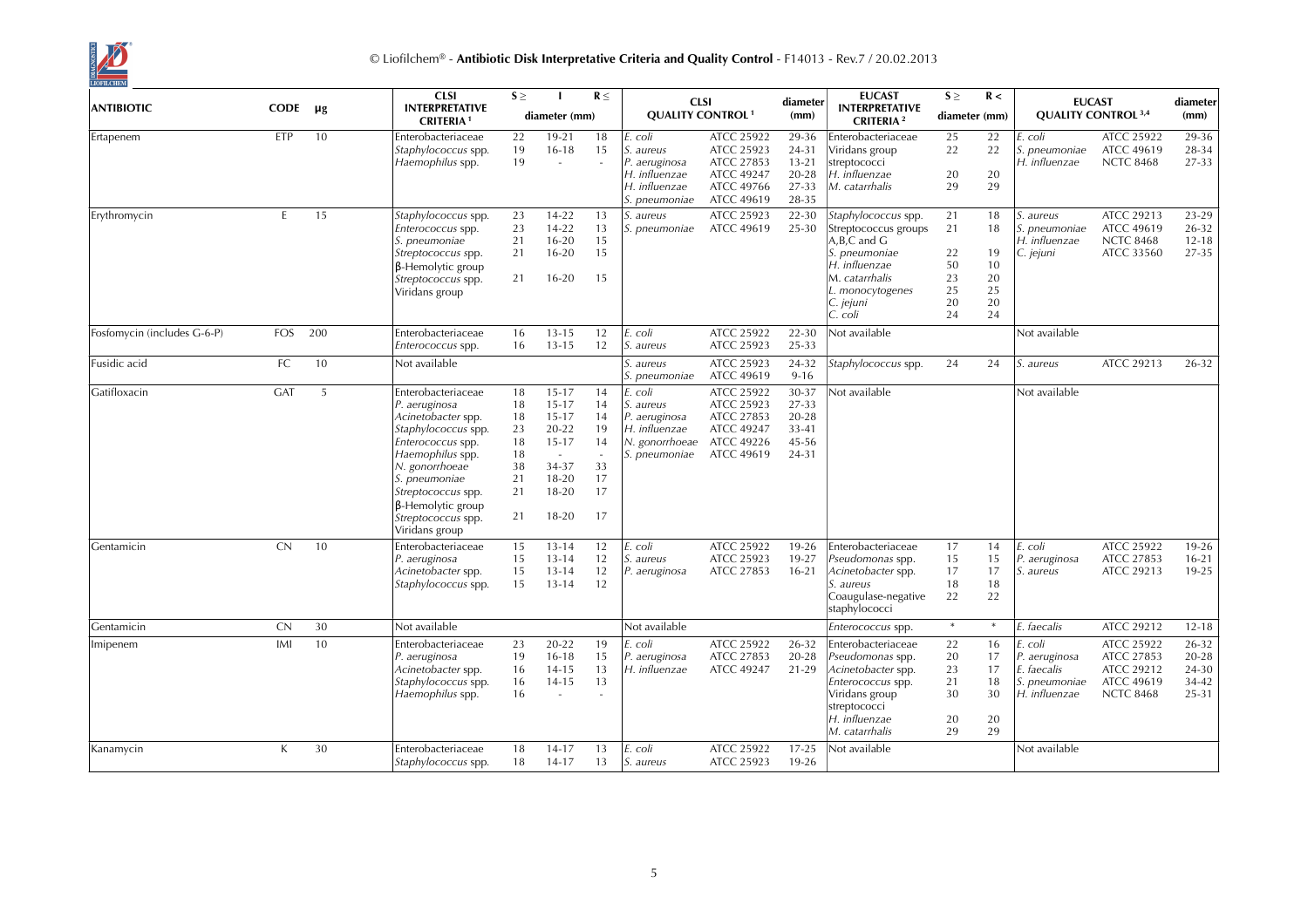

| <b>ANTIBIOTIC</b> | <b>CODE</b> | μg             | <b>CLSI</b><br><b>INTERPRETATIVE</b>                                                                                                                                                                                                                   | $S \geq$                                                 |                                                                                                                   | $R \leq$                                                     |                                                                          | <b>CLSI</b>                                                                      | diameter                                        | <b>EUCAST</b><br><b>INTERPRETATIVE</b>                                                                                                                                                           | $S \geq$                                           | R <                                                |                                                                         | <b>EUCAST</b>                                                                          | diameter                                      |
|-------------------|-------------|----------------|--------------------------------------------------------------------------------------------------------------------------------------------------------------------------------------------------------------------------------------------------------|----------------------------------------------------------|-------------------------------------------------------------------------------------------------------------------|--------------------------------------------------------------|--------------------------------------------------------------------------|----------------------------------------------------------------------------------|-------------------------------------------------|--------------------------------------------------------------------------------------------------------------------------------------------------------------------------------------------------|----------------------------------------------------|----------------------------------------------------|-------------------------------------------------------------------------|----------------------------------------------------------------------------------------|-----------------------------------------------|
|                   |             |                | <b>CRITERIA1</b>                                                                                                                                                                                                                                       |                                                          | diameter (mm)                                                                                                     |                                                              | <b>QUALITY CONTROL<sup>1</sup></b>                                       |                                                                                  | (mm)                                            | <b>CRITERIA</b> <sup>2</sup>                                                                                                                                                                     | diameter (mm)                                      |                                                    |                                                                         | <b>QUALITY CONTROL 3,4</b>                                                             | (mm)                                          |
| Levofloxacin      | LEV         | 5              | Enterobacteriaceae<br>P. aeruginosa<br>Acinetobacter spp.<br>S. maltophilia<br>Staphylococcus spp.<br>Enterococcus spp.<br>Haemophilus spp.<br>S. pneumoniae<br>Streptococcus spp.<br>$\beta$ -Hemolytic group<br>Streptococcus spp.<br>Viridans group | 17<br>17<br>17<br>17<br>19<br>17<br>17<br>17<br>17<br>17 | $14 - 16$<br>$14 - 16$<br>$14 - 16$<br>$14 - 16$<br>$16 - 18$<br>$14 - 16$<br>$14 - 16$<br>$14 - 16$<br>$14 - 16$ | 13<br>13<br>13<br>13<br>15<br>13<br>$\sim$<br>13<br>13<br>13 | E. coli<br>S. aureus<br>P. aeruginosa<br>H. influenzae<br>S. pneumoniae  | ATCC 25922<br>ATCC 25923<br>ATCC 27853<br><b>ATCC 49247</b><br><b>ATCC 49619</b> | 29-37<br>25-30<br>$19-26$<br>$32 - 40$<br>20-25 | Enterobacteriaceae<br>Pseudomonas spp.<br>Acinetobacter spp.<br>Staphylococcus spp.<br>Streptococcus groups<br>A, B, C and G<br>S. pneumoniae<br>H. influenzae<br>M. catarrhalis<br>P. multocida | 22<br>20<br>21<br>22<br>18<br>17<br>26<br>23<br>27 | 19<br>17<br>18<br>19<br>15<br>17<br>26<br>23<br>27 | E. coli<br>P. aeruginosa<br>S. aureus<br>S. pneumoniae<br>H. influenzae | <b>ATCC 25922</b><br>ATCC 27853<br>ATCC 29213<br><b>ATCC 49619</b><br><b>NCTC 8468</b> | 29-37<br>19-26<br>23-29<br>$21 - 27$<br>32-38 |
| Linezolid         | LNZ         | 10             | Not available                                                                                                                                                                                                                                          |                                                          |                                                                                                                   |                                                              | Not available                                                            |                                                                                  |                                                 | Staphylococcus spp.<br>Enterococcus spp.<br>Streptococcus groups<br>A, B, C and G<br>S. pneumoniae                                                                                               | 19<br>19<br>19<br>22                               | 19<br>19<br>16<br>19                               | S. aureus<br>E. faecalis<br>S. pneumoniae                               | ATCC 29213<br>ATCC 29212<br><b>ATCC 49619</b>                                          | $21 - 27$<br>19-25<br>23-29                   |
| Linezolid         | <b>LNZ</b>  | 30             | Staphylococcus spp.<br>Enterococcus spp.<br>S. pneumoniae<br>Streptococcus spp.<br>$\beta$ -Hemolytic group<br>Streptococcus spp.<br>Viridans group                                                                                                    | 21<br>23<br>21<br>21<br>21                               | $\sim$<br>$21 - 22$<br>$\sim$<br>÷.                                                                               | 20<br>20<br>$\overline{a}$                                   | aureus<br>pneumoniae                                                     | <b>ATCC 25923</b><br><b>ATCC 49619</b>                                           | 25-32<br>25-34                                  | Not available                                                                                                                                                                                    |                                                    |                                                    | Not available                                                           |                                                                                        |                                               |
| Lomefloxacin      | <b>TOM</b>  | 10             | Enterobacteriaceae<br>P. aeruginosa<br>Staphylococcus spp.<br>Haemophilus spp.<br>N. gonorrhoeae                                                                                                                                                       | 22<br>22<br>22<br>22<br>38                               | $19 - 21$<br>$19 - 21$<br>$19 - 21$<br>$\sim$<br>27-37                                                            | 18<br>18<br>18<br>26                                         | E. coli<br>S. aureus<br>P. aeruginosa<br>H. influenzae<br>N. gonorrhoeae | ATCC 25922<br>ATCC 25923<br>ATCC 27853<br><b>ATCC 49247</b><br>ATCC 49226        | 27-33<br>23-29<br>22-28<br>33-41<br>45-54       | Not available                                                                                                                                                                                    |                                                    |                                                    | Not available                                                           |                                                                                        |                                               |
| Loracarbef        | <b>LOR</b>  | 30             | Enterobacteriaceae<br>Staphylococcus spp.<br>Haemophilus spp.                                                                                                                                                                                          | 18<br>18<br>19                                           | $15 - 17$<br>$15 - 17$<br>$16 - 18$                                                                               | 14<br>14<br>15                                               | E. coli<br>S. aureus<br>H. influenzae<br>S. pneumoniae                   | <b>ATCC 25922</b><br>ATCC 25923<br><b>ATCC 49766</b><br><b>ATCC 49619</b>        | 23-29<br>23-31<br>26-32<br>$22 - 28$            | Not available                                                                                                                                                                                    |                                                    |                                                    | Not available                                                           |                                                                                        |                                               |
| Mecillinam        | <b>MEC</b>  | 10             | Enterobacteriaceae                                                                                                                                                                                                                                     | 15                                                       | $12 - 14$                                                                                                         | 11                                                           | E. coli                                                                  | ATCC 25922                                                                       | 24-30                                           | Enterobacteriaceae                                                                                                                                                                               | 15                                                 | 15                                                 | E. coli                                                                 | <b>ATCC 25922</b>                                                                      | 24-30                                         |
| Meropenem         | <b>MRP</b>  | 10             | Enterobacteriaceae<br>P. aeruginosa<br>Acinetobacter spp.<br>B. cepacia<br>Staphylococcus spp.<br>Haemophilus spp.<br>N. meningitidis                                                                                                                  | 23<br>19<br>16<br>20<br>16<br>20<br>30                   | $20 - 22$<br>$16 - 18$<br>$14 - 15$<br>16-19<br>$14 - 15$                                                         | 19<br>15<br>13<br>15<br>13<br>$\sim$<br>L.                   | E. coli<br>S. aureus<br>P. aeruginosa<br>H. influenzae<br>S. pneumoniae  | ATCC 25922<br>ATCC 25923<br>ATCC 27853<br><b>ATCC 49247</b><br><b>ATCC 49619</b> | 28-34<br>29-37<br>27-33<br>20-28<br>28-35       | Enterobacteriaceae<br>Pseudomonas spp.<br>Acinetobacter spp.<br>Viridans group<br>streptococci<br>H. influenzae<br>M. catarrhalis<br>L. monocytogenes                                            | 22<br>24<br>21<br>25<br>20<br>33<br>26             | 16<br>18<br>15<br>25<br>20<br>33<br>26             | E. coli<br>P. aeruginosa<br>S. pneumoniae<br>H. influenzae              | ATCC 25922<br>ATCC 27853<br><b>ATCC 49619</b><br><b>NCTC 8468</b>                      | 28-34<br>27-33<br>30-38<br>28-34              |
| Methicillin       | MET         | $\overline{5}$ | Not available                                                                                                                                                                                                                                          |                                                          |                                                                                                                   |                                                              | S. aureus                                                                | ATCC 25923                                                                       | $17 - 22$                                       | Not available                                                                                                                                                                                    |                                                    |                                                    | Not available                                                           |                                                                                        |                                               |
| Mezlocillin       | <b>MEZ</b>  | 75             | Acinetobacter spp.                                                                                                                                                                                                                                     | 21                                                       | $18 - 20$                                                                                                         | 17                                                           | E. coli<br>P. aeruginosa                                                 | ATCC 25922<br>ATCC 27853                                                         | 23-29<br>19-25                                  | Not available                                                                                                                                                                                    |                                                    |                                                    | Not available                                                           |                                                                                        |                                               |
| Minocycline       | <b>MN</b>   | 30             | Enterobacteriaceae<br>Acinetobacter spp.<br>B. cepacia<br>S. maltophilia<br>Staphylococcus spp.<br>Enterococcus spp.<br>N. meningitidis                                                                                                                | 16<br>16<br>19<br>19<br>19<br>19<br>26                   | $13 - 15$<br>$13 - 15$<br>$15 - 18$<br>$15 - 18$<br>$15 - 18$<br>$15 - 18$                                        | 12<br>12<br>14<br>14<br>14<br>14                             | E. coli<br>S. aureus                                                     | ATCC 25922<br>ATCC 25923                                                         | 19-25<br>25-30                                  | Staphylococcus spp.<br>Streptococcus groups<br>$A,B,C$ and $G$<br>S. pneumoniae<br>H. influenzae<br>M. catarrhalis                                                                               | 23<br>23<br>24<br>24<br>25                         | 20<br>20<br>21<br>21<br>22                         | S. aureus<br><i>S. pneumoniae</i><br>H. influenzae                      | ATCC 29213<br><b>ATCC 49619</b><br><b>NCTC 8468</b>                                    | 23-29<br>25-31<br>27-33                       |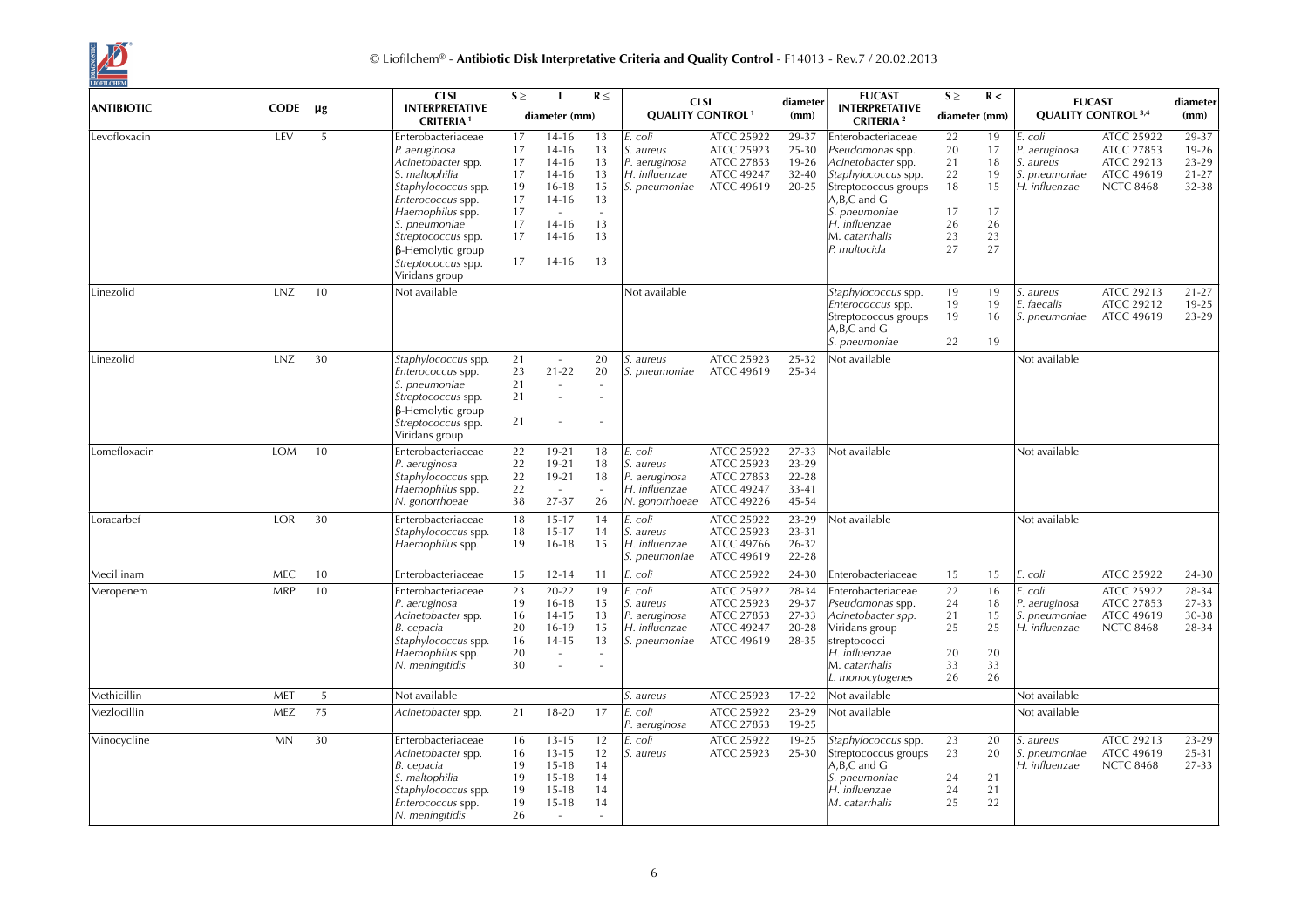

| <b>ANTIBIOTIC</b> | CODE       | μg             | <b>CLSI</b><br><b>INTERPRETATIVE</b><br><b>CRITERIA1</b>                                                                                                                                             | $S \geq$                                     | diameter (mm)                                                                                 | $R \leq$                                         |                                                                                          | <b>CLSI</b><br><b>QUALITY CONTROL<sup>1</sup></b>                                       | diameter<br>(mm)                                               | <b>EUCAST</b><br><b>INTERPRETATIVE</b><br><b>CRITERIA</b> <sup>2</sup>                                                                     | $S \geq$<br>diameter (mm)        | R <                              | <b>EUCAST</b>                                                 | <b>QUALITY CONTROL 3,4</b>                                               | diameter<br>(mm)                         |
|-------------------|------------|----------------|------------------------------------------------------------------------------------------------------------------------------------------------------------------------------------------------------|----------------------------------------------|-----------------------------------------------------------------------------------------------|--------------------------------------------------|------------------------------------------------------------------------------------------|-----------------------------------------------------------------------------------------|----------------------------------------------------------------|--------------------------------------------------------------------------------------------------------------------------------------------|----------------------------------|----------------------------------|---------------------------------------------------------------|--------------------------------------------------------------------------|------------------------------------------|
| Moxifloxacin      | <b>MOX</b> | 5              | Staphylococcus spp.<br>Haemophilus spp.<br>S. pneumoniae                                                                                                                                             | 24<br>18<br>18                               | $21 - 23$<br>$\sim$<br>$15 - 17$                                                              | 20<br>$\sim$<br>14                               | E. coli<br>S. aureus<br>P. aeruginosa<br>H. influenzae<br>S. pneumoniae                  | ATCC 25922<br>ATCC 25923<br>ATCC 27853<br><b>ATCC 49247</b><br><b>ATCC 49619</b>        | 28-35<br>28-35<br>$17 - 25$<br>31-39<br>25-31                  | Enterobacteriaceae<br>Staphylococcus spp.<br>Streptococcus groups<br>$A, B, C$ and $G$<br>S. pneumoniae<br>H. influenzae<br>M. catarrhalis | 20<br>24<br>18<br>22<br>25<br>23 | 17<br>21<br>15<br>22<br>25<br>23 | E. coli<br>S. aureus<br>S. pneumoniae<br>H. influenzae        | <b>ATCC 25922</b><br>ATCC 29213<br><b>ATCC 49619</b><br><b>NCTC 8468</b> | 28-35<br>25-31<br>24-30<br>29-35         |
| Mupirocin         | <b>MUP</b> | 200            | Not available                                                                                                                                                                                        |                                              |                                                                                               |                                                  | Not available                                                                            |                                                                                         |                                                                | Staphylococcus spp.                                                                                                                        | 30                               | 18                               | S. aureus                                                     | ATCC 29213                                                               | 31-37                                    |
| Nafcillin         | <b>NAF</b> | $\overline{1}$ | Not available                                                                                                                                                                                        |                                              |                                                                                               |                                                  | S. aureus                                                                                | ATCC 25923                                                                              | $16 - 22$                                                      | Not available                                                                                                                              |                                  |                                  | Not available                                                 |                                                                          |                                          |
| Nalidixic acid    | NA         | 30             | Enterobacteriaceae                                                                                                                                                                                   | 19                                           | $14 - 18$                                                                                     | 13                                               | E. coli                                                                                  | ATCC 25922                                                                              | $22 - 28$                                                      | H. influenzae<br>M. catarrhalis<br>P. multocida                                                                                            | 23<br>23<br>23                   |                                  | E. coli<br>H. influenzae                                      | ATCC 25922<br><b>NCTC 8468</b>                                           | $22 - 28$<br>27-33                       |
| Netilmicin        | <b>NET</b> | 10             | Not available                                                                                                                                                                                        |                                              |                                                                                               |                                                  | Not available                                                                            |                                                                                         |                                                                | Enterobacteriaceae<br>Pseudomonas spp.<br>Acinetobacter spp.<br>S. aureus<br>Coagulase-negative<br>Staphylococci                           | 15<br>12<br>16<br>18<br>22       | 12<br>12<br>16<br>18<br>22       | E. coli<br>P. aeruginosa<br>S. aureus                         | ATCC 25922<br>ATCC 27853<br>ATCC 29213                                   | $18 - 24$<br>$15 - 21$<br>$20 - 26$      |
| Netilmicin        | <b>NET</b> | 30             | Enterobacteriaceae<br>P. aeruginosa<br>Staphylococcus spp.                                                                                                                                           | 15<br>15<br>15                               | $13 - 14$<br>$13 - 14$<br>$13 - 14$                                                           | 12<br>12<br>12                                   | E. coli<br>S. aureus<br>P. aeruginosa                                                    | ATCC 25922<br>ATCC 25923<br>ATCC 27853                                                  | 22-30<br>22-31<br>$17 - 23$                                    | Not available                                                                                                                              |                                  |                                  | Not available                                                 |                                                                          |                                          |
| Nitrofurantoin    | F.         | 100            | Not available                                                                                                                                                                                        |                                              |                                                                                               |                                                  | Not available                                                                            |                                                                                         |                                                                | Enterobacteriaceae<br>Staphylococcus spp.<br>Enterococcus spp.<br>Streptococcus groups<br>$A, B, C$ and $G$                                | 11<br>13<br>15<br>15             | 11<br>13<br>15<br>15             | E. coli<br><i>S. aureus</i><br>E. faecalis<br>S. pneumoniae   | ATCC 25922<br>ATCC 29213<br>ATCC 29212<br><b>ATCC 49619</b>              | $17 - 23$<br>$17 - 23$<br>18-24<br>25-31 |
| Nitrofurantoin    | F.         | 300            | Enterobacteriaceae<br>Staphylococcus spp.<br>Enterococcus spp.                                                                                                                                       | 17<br>17<br>17                               | $15 - 16$<br>$15 - 16$<br>$15 - 16$                                                           | 14<br>14<br>14                                   | E. coli<br>S. aureus<br>S. pneumoniae                                                    | ATCC 25922<br>ATCC 25923<br><b>ATCC 49619</b>                                           | 20-25<br>18-22<br>23-29                                        | Not available                                                                                                                              |                                  |                                  | Not available                                                 |                                                                          |                                          |
| Norfloxacin       | <b>NOR</b> | 10             | Enterobacteriaceae<br>P. aeruginosa<br>Staphylococcus spp.<br>Enterococcus spp.                                                                                                                      | 17<br>17<br>17<br>17                         | $13 - 16$<br>$13 - 16$<br>$13 - 16$<br>$13 - 16$                                              | 12<br>12<br>12<br>12                             | E. coli<br>S. aureus<br>P. aeruginosa<br>S. pneumoniae                                   | ATCC 25922<br>ATCC 25923<br>ATCC 27853<br><b>ATCC 49619</b>                             | 28-35<br>$17 - 28$<br>22-29<br>$15 - 21$                       | Enterobacteriaceae<br>Staphylococcus spp.<br>Streptococcus groups<br>$A, B, C$ and $G$<br>S. pneumoniae                                    | 22<br>17<br>12<br>12             | 19<br>$\ast$                     | E. coli<br><i>S. aureus</i><br>S. pneumoniae                  | ATCC 25922<br>ATCC 29213<br><b>ATCC 49619</b>                            | 28-35<br>$18 - 24$<br>18-24              |
| Ofloxacin         | <b>OFX</b> | 5              | Enterobacteriaceae<br>P. aeruginosa<br>Staphylococcus spp.<br>Haemophilus spp.<br>N. gonorrhoeae<br>S. pneumoniae<br>Streptococcus spp.<br>β-Hemolytic group<br>Streptococcus spp.<br>Viridans group | 16<br>16<br>18<br>16<br>31<br>16<br>16<br>16 | $13 - 15$<br>$13 - 15$<br>$15 - 17$<br>$\sim$<br>25-30<br>$13 - 15$<br>$13 - 15$<br>$13 - 15$ | 12<br>12<br>14<br>$\sim$<br>24<br>12<br>12<br>12 | . coli<br>S. aureus<br>P. aeruginosa<br>H. influenzae<br>N. gonorrhoeae<br>S. pneumoniae | ATCC 25922<br>ATCC 25923<br>ATCC 27853<br>ATCC 49247<br>ATCC 49226<br><b>ATCC 49619</b> | 29-33<br>24-28<br>$17 - 21$<br>$31 - 40$<br>43-51<br>$16 - 21$ | Enterobacteriaceae<br>Staphylococcus spp.<br>S. pneumoniae<br>H. influenzae<br>M. catarrhalis                                              | 22<br>20<br>50<br>23<br>25       | 19<br>20<br>13<br>23<br>25       | E. coli<br><i>S. aureus</i><br>S. pneumoniae<br>H. influenzae | <b>ATCC 25922</b><br>ATCC 29213<br><b>ATCC 49619</b><br><b>NCTC 8468</b> | 29-33<br>$21 - 27$<br>18-24<br>30-36     |
| Oxacillin         | OX         | $\overline{1}$ | Staphylococcus spp.<br>S. pneumoniae                                                                                                                                                                 | 13<br>20                                     | $11 - 12$<br>$\overline{\phantom{a}}$                                                         | 10                                               | S. aureus<br>S. pneumoniae                                                               | ATCC 25923<br>ATCC 49619                                                                | 18-24<br>$\leq$ 12                                             | S. pneumoniae                                                                                                                              | 20                               |                                  | S. pneumoniae                                                 | <b>ATCC 49619</b>                                                        | $8 - 14$                                 |
| Penicillin G      | P          | 10IU           | Staphylococcus spp.<br>Enterococcus spp.<br>N. gonorrhoeae<br>Streptococcus spp.<br>$\beta$ -Hemolytic group                                                                                         | 29<br>15<br>47<br>24                         | $\sim$<br>$\overline{\phantom{a}}$<br>27-46<br>$\sim$                                         | 28<br>14<br>26                                   | S. aureus<br>N. gonorrhoeae ATCC 49226<br>S. pneumoniae                                  | ATCC 25923<br><b>ATCC 49619</b>                                                         | 26-37<br>26-34<br>24-30                                        | Not available                                                                                                                              |                                  |                                  | Not available                                                 |                                                                          |                                          |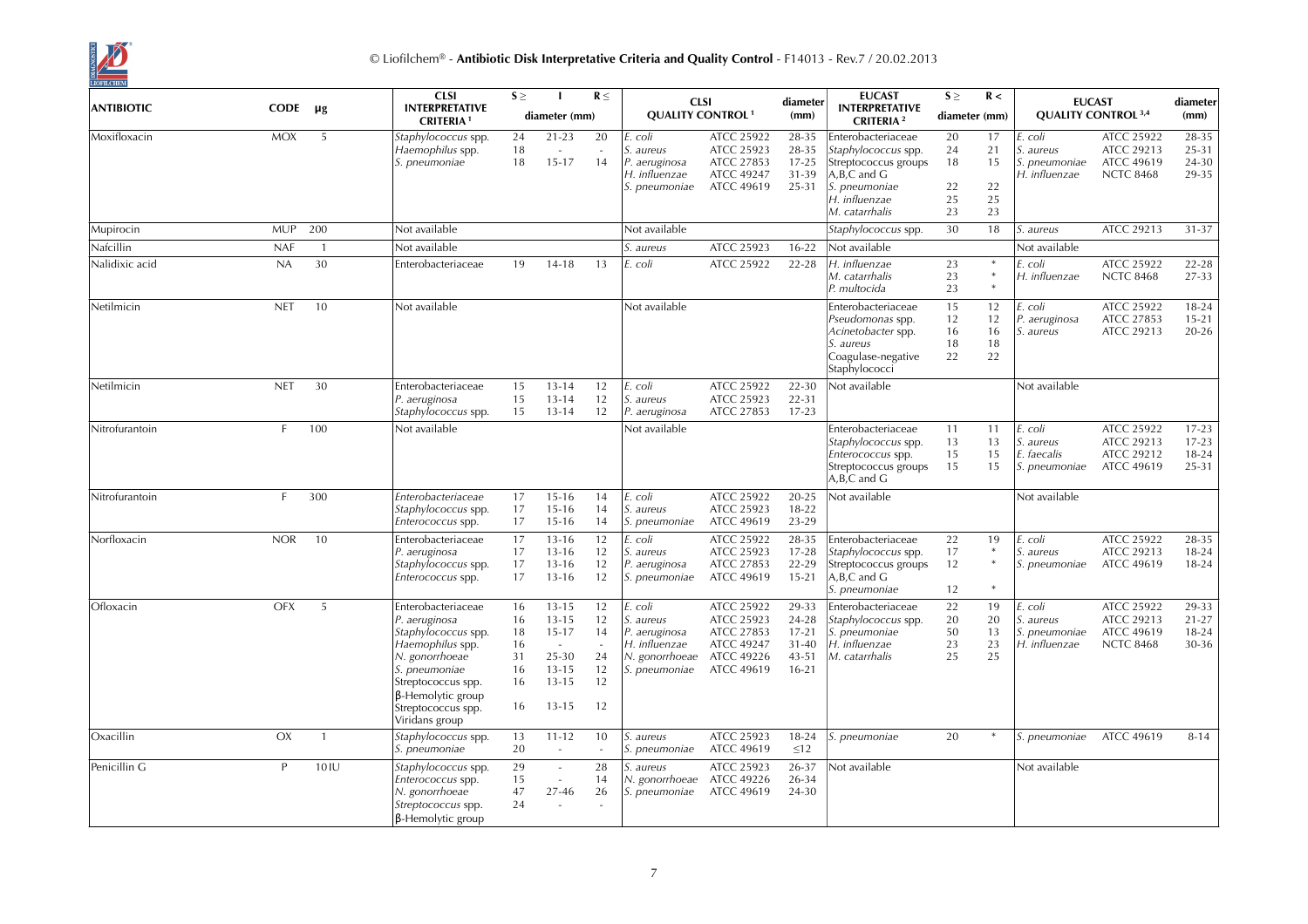

|                           |             |               | <b>CLSI</b>                                                                                                                                         | $S \geq$                   |                                                               | $R \leq$                   | <b>CLSI</b>                                                      |                                                                           | diameter                                  | <b>EUCAST</b>                                                                                                                | $S \geq$             | R <                  |                                                                     | <b>EUCAST</b>                                                            | diameter                                   |
|---------------------------|-------------|---------------|-----------------------------------------------------------------------------------------------------------------------------------------------------|----------------------------|---------------------------------------------------------------|----------------------------|------------------------------------------------------------------|---------------------------------------------------------------------------|-------------------------------------------|------------------------------------------------------------------------------------------------------------------------------|----------------------|----------------------|---------------------------------------------------------------------|--------------------------------------------------------------------------|--------------------------------------------|
| <b>ANTIBIOTIC</b>         | <b>CODE</b> | $\mu$ g       | <b>INTERPRETATIVE</b><br><b>CRITERIA1</b>                                                                                                           |                            | diameter (mm)                                                 |                            | <b>QUALITY CONTROL<sup>1</sup></b>                               |                                                                           | (mm)                                      | <b>INTERPRETATIVE</b><br><b>CRITERIA</b> <sup>2</sup>                                                                        | diameter (mm)        |                      |                                                                     | <b>QUALITY CONTROL 3,4</b>                                               | (mm)                                       |
| Penicillin G              | P           | 11U           | Not available                                                                                                                                       |                            |                                                               |                            | Not available                                                    |                                                                           |                                           | S. aureus<br>Streptococcus groups<br>A,B,C and G<br>Viridans group                                                           | 26<br>18<br>18       | 26<br>18             | <i>S. aureus</i><br>S. pneumoniae<br>H. influenzae<br>H. influenzae | ATCC 29213<br><b>ATCC 49619</b><br><b>NCTC 8468</b><br><b>ATCC 49247</b> | $12 - 18$<br>$16 - 22$<br>$13-19$<br>$6-9$ |
|                           |             |               |                                                                                                                                                     |                            |                                                               |                            |                                                                  |                                                                           |                                           | streptococci<br>Viridans group<br>streptococci (screen)<br>H. influenzae<br>L. monocytogenes                                 | 18<br>12<br>13       | 18<br>*<br>13        |                                                                     |                                                                          |                                            |
|                           |             |               |                                                                                                                                                     |                            |                                                               |                            |                                                                  |                                                                           |                                           | P. multocida                                                                                                                 | 17                   | 17                   |                                                                     |                                                                          |                                            |
| Piperacillin              | PRL         | 30            | Not available                                                                                                                                       |                            |                                                               |                            | Not available                                                    |                                                                           |                                           | Enterobacteriaceae<br>Pseudomonas spp.                                                                                       | 20<br>19             | 17<br>19             | E. coli<br>E. coli                                                  | ATCC 25922<br>ATCC 35218                                                 | $21 - 27$<br>$9 - 15$                      |
| Piperacillin              | PRL         | 100           | Enterobacteriaceae<br>P. aeruginosa<br>Acinetobacter spp.                                                                                           | 21<br>21<br>21             | 18-20<br>$15 - 20$<br>18-20                                   | 17<br>14<br>17             | E. coli<br>P. aeruginosa<br>E. coli                              | ATCC 25922<br>ATCC 27853<br>ATCC 35218                                    | 24-30<br>25-33<br>$12 - 18$               | Not available                                                                                                                |                      |                      | Not available                                                       |                                                                          |                                            |
| Piperacillin + Tazobactam | <b>TZP</b>  | $110(100+10)$ | Enterobacteriaceae<br>P. aeruginosa<br>Acinetobacter spp.<br>Staphylococcus spp.<br>Haemophilus spp.                                                | 21<br>21<br>21<br>18<br>21 | $18 - 20$<br>$15 - 20$<br>$18 - 20$<br>$\sim$<br>$\sim$       | 17<br>14<br>17<br>17       | . coli<br>S. aureus<br>P. aeruginosa<br>E. coli<br>H. influenzae | ATCC 25922<br><b>ATCC 25923</b><br>ATCC 27853<br>ATCC 35218<br>ATCC 49247 | 24-30<br>27-36<br>25-33<br>24-30<br>33-38 | Not available                                                                                                                |                      |                      | Not available                                                       |                                                                          |                                            |
| Piperacillin + Tazobactam | <b>TZP</b>  | $36(30+6)$    | Not available                                                                                                                                       |                            |                                                               |                            | Not available                                                    |                                                                           |                                           | Enterobacteriaceae<br>Pseudomonas spp.                                                                                       | 20<br>19             | 17<br>19             | E. coli<br>P. aeruginosa<br>E. coli                                 | ATCC 25922<br>ATCC 27853<br>ATCC 35218                                   | $21 - 27$<br>$23-29$<br>$21 - 27$          |
| Polymyxin B               | PB          | 300 IU        | P. aeruginosa                                                                                                                                       | 12                         | $\sim$                                                        | 11                         | E. coli<br>P. aeruginosa                                         | ATCC 25922<br>ATCC 27853                                                  | $13 - 19$<br>$14 - 18$                    | Not available                                                                                                                |                      |                      | Not available                                                       |                                                                          |                                            |
| Quinupristin-Dalfopristin | QDA         | 15            | Staphylococcus spp.<br>Enterococcus spp.<br>S. pneumoniae<br>Streptococcus spp.<br>$\beta$ -Hemolytic group<br>Streptococcus spp.<br>Viridans group | 19<br>19<br>19<br>19<br>19 | $16 - 18$<br>$16 - 18$<br>$16 - 18$<br>$16 - 18$<br>$16 - 18$ | 15<br>15<br>15<br>15<br>15 | S. aureus<br>H. influenzae<br>S. pneumoniae                      | ATCC 25923<br><b>ATCC 49247</b><br><b>ATCC 49619</b>                      | $21 - 28$<br>$15 - 21$<br>19-24           | Staphylococcus spp.<br>Enterococcus spp.                                                                                     | 21<br>22             | 18<br>20             | <i>S. aureus</i><br>E. faecalis                                     | ATCC 29213<br>ATCC 29212                                                 | $21 - 27$<br>$11 - 17$                     |
| Rifampicin                | <b>RD</b>   | 5             | Staphylococcus spp.<br>Enterococcus spp.<br>Haemophilus spp.<br>S. pneumoniae<br>N. meningitidis                                                    | 20<br>20<br>20<br>19<br>25 | 17-19<br>17-19<br>17-19<br>$17 - 18$<br>20-24                 | 16<br>16<br>16<br>16<br>19 | E. coli<br>S. aureus<br>H. influenzae<br>S. pneumoniae           | ATCC 25922<br>ATCC 25923<br><b>ATCC 49247</b><br><b>ATCC 49619</b>        | $8 - 10$<br>26-34<br>$22 - 30$<br>25-30   | Staphylococcus spp.<br>Streptococcus groups<br>$A, B, C$ and $G$<br>S. pneumoniae<br>H. influenzae<br>(for prophylaxis only) | 26<br>21<br>22<br>18 | 23<br>15<br>17<br>18 | S. aureus<br><i>S. pneumoniae</i><br>H. influenzae                  | ATCC 29213<br><b>ATCC 49619</b><br><b>NCTC 8468</b>                      | 30-36<br>26-32<br>$20 - 26$                |
| Spectinomycin             | <b>SPC</b>  | 100           | N. gonorrhoeae                                                                                                                                      | 18                         | $15 - 17$                                                     | 14                         | N. gonorrhoeae                                                   | <b>ATCC 49226</b>                                                         | 23-29                                     | Not available                                                                                                                |                      |                      | Not available                                                       |                                                                          |                                            |
| Streptomycin              | S           | 10            | Enterobacteriaceae                                                                                                                                  | 15                         | $12 - 14$                                                     | 11                         | E. coli<br>S. aureus                                             | ATCC 25922<br><b>ATCC 25923</b>                                           | $12 - 20$<br>14-22                        | Not available                                                                                                                |                      |                      | Not available                                                       |                                                                          |                                            |
| Streptomycin              | S           | 300           | Not available                                                                                                                                       |                            |                                                               |                            | Not available                                                    |                                                                           |                                           | Enterococcus spp.                                                                                                            | $\ast$               | $\ast$               | Not available                                                       |                                                                          |                                            |
| Teicoplanin               | <b>TEC</b>  | 30            | Staphylococcus spp.<br>Enterococcus spp.                                                                                                            | 14<br>14                   | $11 - 13$<br>$11 - 13$                                        | 10<br>10                   | <i>S. aureus</i>                                                 | <b>ATCC 25923</b>                                                         | $15 - 21$                                 | Enterococcus spp.<br>Streptococcus groups<br>$A, B, C$ and $G$<br>S. pneumoniae<br>Viridans group<br>streptococci            | 16<br>15<br>17<br>16 | 16<br>15<br>17<br>16 | E. faecalis<br><i>S. pneumoniae</i>                                 | ATCC 29212<br><b>ATCC 49619</b>                                          | $15 - 21$<br>18-24                         |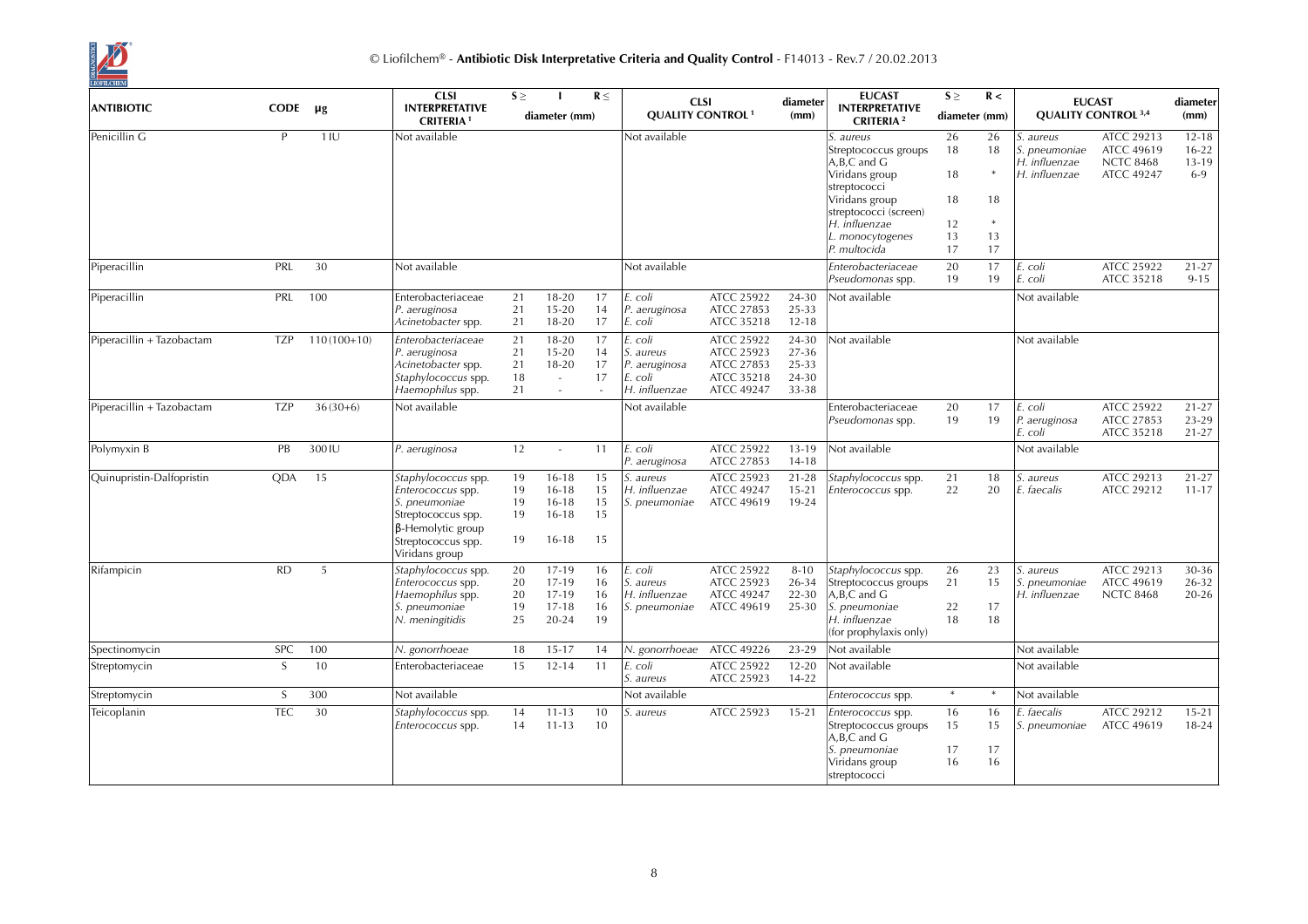

|                                 |            |             | <b>CLSI</b>                                                                                                                                                                                                                           | $S \geq$                                           |                                                                                                   | $R \leq$                                           | <b>CLSI</b>                                                                               |                                                                                                | diameter                                                  | <b>EUCAST</b>                                                                                                                                                                                                                               | $S \geq$                                                       | R <                                                            |                                                                       | <b>EUCAST</b>                                                            | diameter                                      |
|---------------------------------|------------|-------------|---------------------------------------------------------------------------------------------------------------------------------------------------------------------------------------------------------------------------------------|----------------------------------------------------|---------------------------------------------------------------------------------------------------|----------------------------------------------------|-------------------------------------------------------------------------------------------|------------------------------------------------------------------------------------------------|-----------------------------------------------------------|---------------------------------------------------------------------------------------------------------------------------------------------------------------------------------------------------------------------------------------------|----------------------------------------------------------------|----------------------------------------------------------------|-----------------------------------------------------------------------|--------------------------------------------------------------------------|-----------------------------------------------|
| <b>ANTIBIOTIC</b>               | CODE       | $\mu$ g     | <b>INTERPRETATIVE</b><br><b>CRITERIA1</b>                                                                                                                                                                                             |                                                    | diameter (mm)                                                                                     |                                                    | <b>QUALITY CONTROL<sup>1</sup></b>                                                        |                                                                                                | (mm)                                                      | <b>INTERPRETATIVE</b><br><b>CRITERIA</b> <sup>2</sup>                                                                                                                                                                                       | diameter (mm)                                                  |                                                                |                                                                       | <b>QUALITY CONTROL 3,4</b>                                               | (mm)                                          |
| Telithromycin                   | <b>TEL</b> | 15          | Staphylococcus spp.<br>Haemophilus spp.<br>S. pneumoniae                                                                                                                                                                              | 22<br>15<br>19                                     | $19 - 21$<br>$12 - 14$<br>$16 - 18$                                                               | 18<br>11<br>15                                     | S. aureus<br>H. influenzae<br>S. pneumoniae                                               | ATCC 25923<br><b>ATCC 49247</b><br><b>ATCC 49619</b>                                           | 24-30<br>$17 - 23$<br>27-33                               | Streptococcus groups<br>A.B.C and G<br>S. pneumoniae<br>H. influenzae<br>M. catarrhalis                                                                                                                                                     | 22<br>25<br>50<br>23                                           | 19<br>22<br>12<br>20                                           | S. pneumoniae<br>H. influenzae                                        | <b>ATCC 49619</b><br><b>NCTC 8468</b>                                    | 27-33<br>$15 - 21$                            |
| Tetracycline                    | TE         | 30          | Enterobacteriaceae<br>Acinetobacter spp.<br>Staphylococcus spp.<br>Enterococcus spp.<br>Haemophilus spp.<br>N. gonorrhoeae<br>S. pneumoniae<br>Streptococcus spp.<br>$\beta$ -Hemolytic group<br>Streptococcus spp.<br>Viridans group | 15<br>15<br>19<br>19<br>29<br>38<br>23<br>23<br>23 | $12 - 14$<br>$12 - 14$<br>$15 - 18$<br>$15 - 18$<br>26-28<br>$31 - 37$<br>19-22<br>19-22<br>19-22 | 11<br>11<br>14<br>14<br>25<br>30<br>18<br>18<br>18 | E. coli<br>S. aureus<br>H. influenzae<br>N. gonorrhoeae<br>S. pneumoniae                  | ATCC 25922<br>ATCC 25923<br><b>ATCC 49247</b><br>ATCC 49226<br><b>ATCC 49619</b>               | 18-25<br>24-30<br>$14 - 22$<br>30-42<br>27-31             | Staphylococcus spp.<br>Streptococcus groups<br>A, B, C and G<br>S. pneumoniae<br>H. influenzae<br>M. catarrhalis<br>P. multocida<br>C. jejuni<br>C. coli                                                                                    | 22<br>23<br>25<br>25<br>28<br>24<br>30<br>30                   | 19<br>20<br>22<br>22<br>25<br>24<br>30<br>30                   | S. aureus<br>S. pneumoniae<br>H. influenzae<br>C. jejuni              | ATCC 29213<br><b>ATCC 49619</b><br><b>NCTC 8468</b><br>ATCC 33560        | 23-31<br>28-34<br>28-34<br>30-38              |
| Ticarcillin                     | <b>TC</b>  | 75          | P. aeruginosa<br>Acinetobacter spp.                                                                                                                                                                                                   | 24<br>20                                           | $16 - 23$<br>$15-19$                                                                              | 15<br>14                                           | E. coli<br>P. aeruginosa<br>E. coli                                                       | ATCC 25922<br>ATCC 27853<br>ATCC 35218                                                         | 24-30<br>$21 - 27$<br>6                                   | Enterobacteriaceae<br>Pseudomonas spp.                                                                                                                                                                                                      | 23<br>17                                                       | 23<br>17                                                       | E. coli                                                               | ATCC 25922                                                               | 24-30                                         |
| Ticarcillin + Clavulanic acid   | <b>TTC</b> | $85(75+10)$ | Enterobacteriaceae<br>P. aeruginosa<br>Acinetobacter spp.<br>Staphylococcus spp.                                                                                                                                                      | 20<br>24<br>20<br>23                               | 15-19<br>$16-23$<br>15-19<br>$\sim$                                                               | 14<br>15<br>14<br>22                               | E. coli<br>S. aureus<br>P. aeruginosa<br>E. coli                                          | ATCC 25922<br>ATCC 25923<br>ATCC 27853<br>ATCC 35218                                           | 24-30<br>29-37<br>$20 - 28$<br>$21 - 25$                  | Enterobacteriaceae<br>Pseudomonas spp.                                                                                                                                                                                                      | 23<br>17                                                       | 23<br>17                                                       | E. coli<br>P. aeruginosa                                              | ATCC 25922<br>ATCC 27853                                                 | 24-30<br>20-28                                |
| Tigecycline                     | <b>TGC</b> | 15          | Not available                                                                                                                                                                                                                         |                                                    |                                                                                                   |                                                    | E. coli<br>S. aureus<br>P. aeruginosa<br>H. influenzae<br>N. gonorrhoeae<br>S. pneumoniae | ATCC 25922<br>ATCC 25923<br>ATCC 27853<br><b>ATCC 49247</b><br>ATCC 49226<br><b>ATCC 49619</b> | 20-27<br>20-25<br>$9 - 13$<br>$23 - 31$<br>30-40<br>23-29 | Enterobacteriaceae<br>Staphylococcus spp.<br>Enterococcus spp.<br>Streptococcus groups<br>A,B,C and G                                                                                                                                       | 18<br>18<br>18<br>19                                           | 15<br>18<br>15<br>16                                           | E. coli<br><i>S. aureus</i><br>E. faecalis<br>S. pneumoniae           | ATCC 25922<br>ATCC 29213<br>ATCC 29212<br><b>ATCC 49619</b>              | 20-27<br>19-25<br>$20 - 26$<br>24-30          |
| Tobramycin                      | <b>TOB</b> | 10          | Enterobacteriaceae<br>P. aeruginosa<br>Acinetobacter spp.<br>Staphylococcus spp.                                                                                                                                                      | 15<br>15<br>15<br>15                               | $13 - 14$<br>$13 - 14$<br>$13 - 14$<br>$13 - 14$                                                  | 12<br>12<br>12<br>12                               | E. coli<br>S. aureus<br>P. aeruginosa                                                     | ATCC 25922<br>ATCC 25923<br>ATCC 27853                                                         | 18-26<br>19-29<br>$20 - 26$                               | Enterobacteriaceae<br>Pseudomonas spp.<br>Acinetobacter spp.<br>S. aureus<br>Coagulase-negative<br>staphylococci                                                                                                                            | 17<br>16<br>17<br>18<br>22                                     | 14<br>16<br>17<br>18<br>22                                     | E. coli<br>P. aeruginosa<br><i>S. aureus</i>                          | ATCC 25922<br>ATCC 27853<br>ATCC 29213                                   | $18 - 26$<br>19-25<br>$20 - 26$               |
| Trimethoprim                    | <b>TM</b>  | 5           | Enterobacteriaceae<br>Staphylococcus spp.                                                                                                                                                                                             | 16<br>16                                           | $11 - 15$<br>$11 - 15$                                                                            | 10<br>10                                           | E. coli<br>S. aureus                                                                      | ATCC 25922<br>ATCC 25923                                                                       | $21 - 28$<br>$19-26$                                      | Enterobacteriaceae<br>Staphylococcus spp.<br>Enterococcus spp.                                                                                                                                                                              | 18<br>17<br>50                                                 | 15<br>14<br>21                                                 | E. coli<br><i>S. aureus</i><br>E. faecalis                            | <b>ATCC 25922</b><br>ATCC 29213<br>ATCC 29212                            | $21 - 28$<br>$22 - 28$<br>24-32               |
| Trimethoprim + Sulfamethoxazole | <b>SXT</b> |             | 25 (1.25+23.75) Enterobacteriaceae<br>Acinetobacter spp.<br>B. cepacia<br>S. maltophilia<br>Staphylococcus spp.<br>Haemophilus spp.<br>S. pneumoniae<br>N. meningitidis                                                               | 16<br>16<br>16<br>16<br>16<br>16<br>19<br>30       | $11 - 15$<br>$11 - 15$<br>$11 - 15$<br>$11 - 15$<br>$11 - 15$<br>$11 - 15$<br>$16 - 18$<br>26-29  | 10<br>10<br>10<br>10<br>10<br>10<br>15<br>25       | E. coli<br>S. aureus<br>H. influenzae<br>S. pneumoniae                                    | ATCC 25922<br>ATCC 25923<br><b>ATCC 49247</b><br><b>ATCC 49619</b>                             | 23-29<br>24-32<br>24-32<br>20-28                          | Enterobacteriaceae<br>S. maltophilia<br>Acinetobacter spp.<br>Staphylococcus spp.<br>Enterococcus spp.<br>Streptococcus groups<br>$A, B, C$ and $G$<br>S. pneumoniae<br>H. influenzae<br>M. catarrhalis<br>L. monocytogenes<br>P. multocida | 16<br>16<br>16<br>17<br>50<br>18<br>18<br>23<br>18<br>29<br>23 | 13<br>16<br>13<br>14<br>21<br>15<br>15<br>20<br>15<br>29<br>23 | E. coli<br>S. aureus<br>E. faecalis<br>S. pneumoniae<br>H. influenzae | ATCC 25922<br>ATCC 29213<br>ATCC 29212<br>ATCC 49619<br><b>NCTC 8468</b> | 23-29<br>26-32<br>26-34<br>$20 - 26$<br>26-34 |